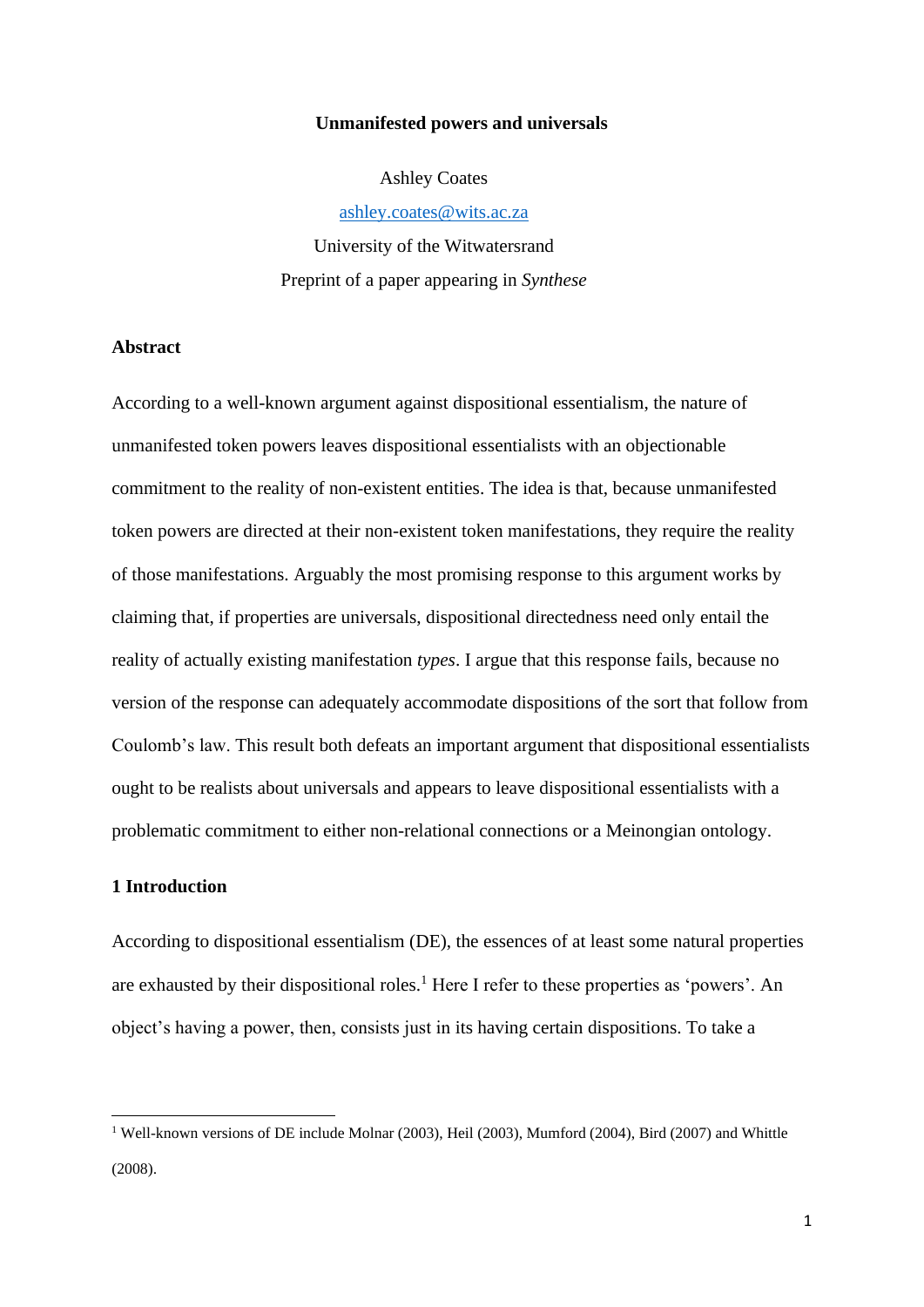common example, if *fragility* is a natural property, then it is a good candidate for a power, as an object's *being fragile* appears to consist just in its *being disposed toward breaking*.

As this example indicates, for an object to have a power is, at least in part, for that object to be dispositionally directed toward a specific manifestation or set of manifestations. For a vase to be fragile, for instance, is for it to be dispositionally directed at its breaking. I will express this point by saying that token powers are directed at their manifestations.<sup>2</sup>

This directedness of token powers leads to a well-known difficulty for DE. Given that a relation is real only if its relata are, token powers' directedness at their manifestations appears to entail that the manifestation of any token power is real. The manifestations of unmanifested token powers, though, do not actually exist. For instance, where the fragility of a vase is unmanifested, *the vase's being broken* does not actually exist. The consequence appears to be that the manifestations of unmanifested token powers are real despite not actually existing. DE, then, appears to be committed to an objectionable 'Meinongian' ontology on which there are real but non-existent entities.

The two main dispositional essentialist responses to this problem have been to claim that directedness is not a genuine relation and to invoke universals. The idea behind the first approach is that, because directedness is not a genuine relation, a token power's directedness at its manifestation does not entail that the manifestation is real. According to the second approach, which following Bird (2007: 106) I refer to as the 'type-level response', token

<sup>&</sup>lt;sup>2</sup> By a 'token power' I mean any state of affairs in which an object has a power, irrespective of whether powers are understood to be tropes or universals. For reasons that I clarify in section 4, I think that, strictly speaking, it would be more accurate to say that token powers involve particulars being directed towards manifestations than to say that token powers are directed towards manifestations. For ease of exposition, though, I will generally talk of token powers being directed at manifestations.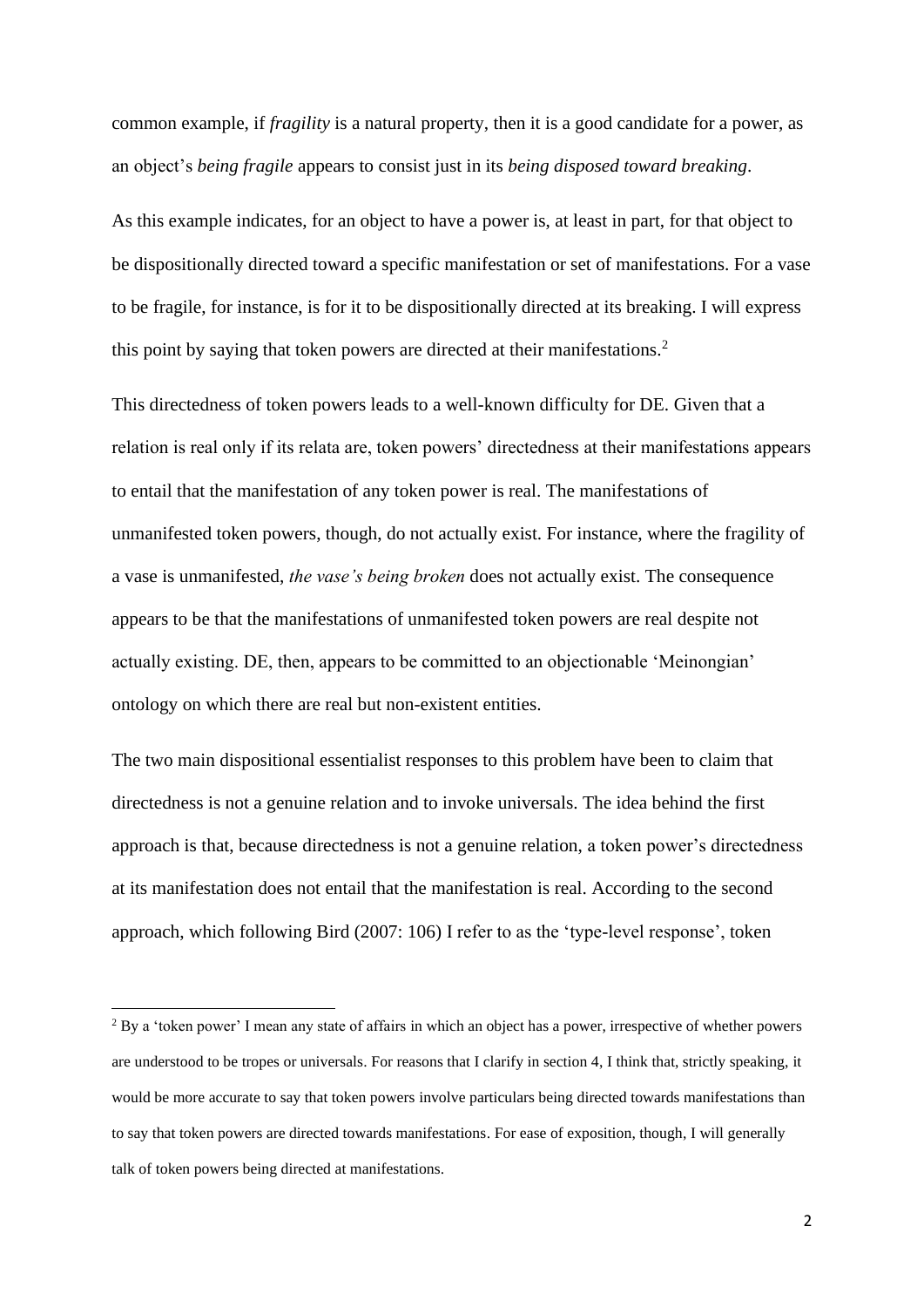powers' directedness at their manifestations only involves manifestation types, and not token manifestations, in a genuine relation.<sup>3</sup> So, given that manifestation types are universals, the directedness of token powers only involves a commitment to actually existing universals and not to any Meinongian entities.

Both of these responses come with substantial commitments. The first commits the dispositional essentialist to non-relational connections of some sort, while the second commits the dispositional essentialist to universals. While these commitments may be more palatable than a Meinongian ontology, they are still significant. Determining the prospects of the various responses to the problem of unmanifested powers, then, not only has important implications for the overall prospects of DE but also for the broader ontology that comes with DE.

While I discuss further the cost that attaches to each of the options in the next couple of sections, at face value the least costly option is to invoke universals. Both the commitment to entities that are real but non-existent and the commitment to non-relational connections look particularly puzzling and costly. The type-level response, then, is arguably the most promising response. If this is right, then the natures of unmanifested token powers give dispositional essentialists significant reason to be realists about universals.

In this paper, though, I argue that the type-level response is, in fact, untenable. To give this argument, I use *charge*, an archetypal example of a potential power, as a test case to consider whether the various possible versions of the type-level response can accommodate the right sorts of properties. My conclusion is that no version of the response can adequately

<sup>&</sup>lt;sup>3</sup> I take token manifestations, like token powers, to be states of affairs in which particulars have properties irrespective of whether the properties are thought to be tropes or universals.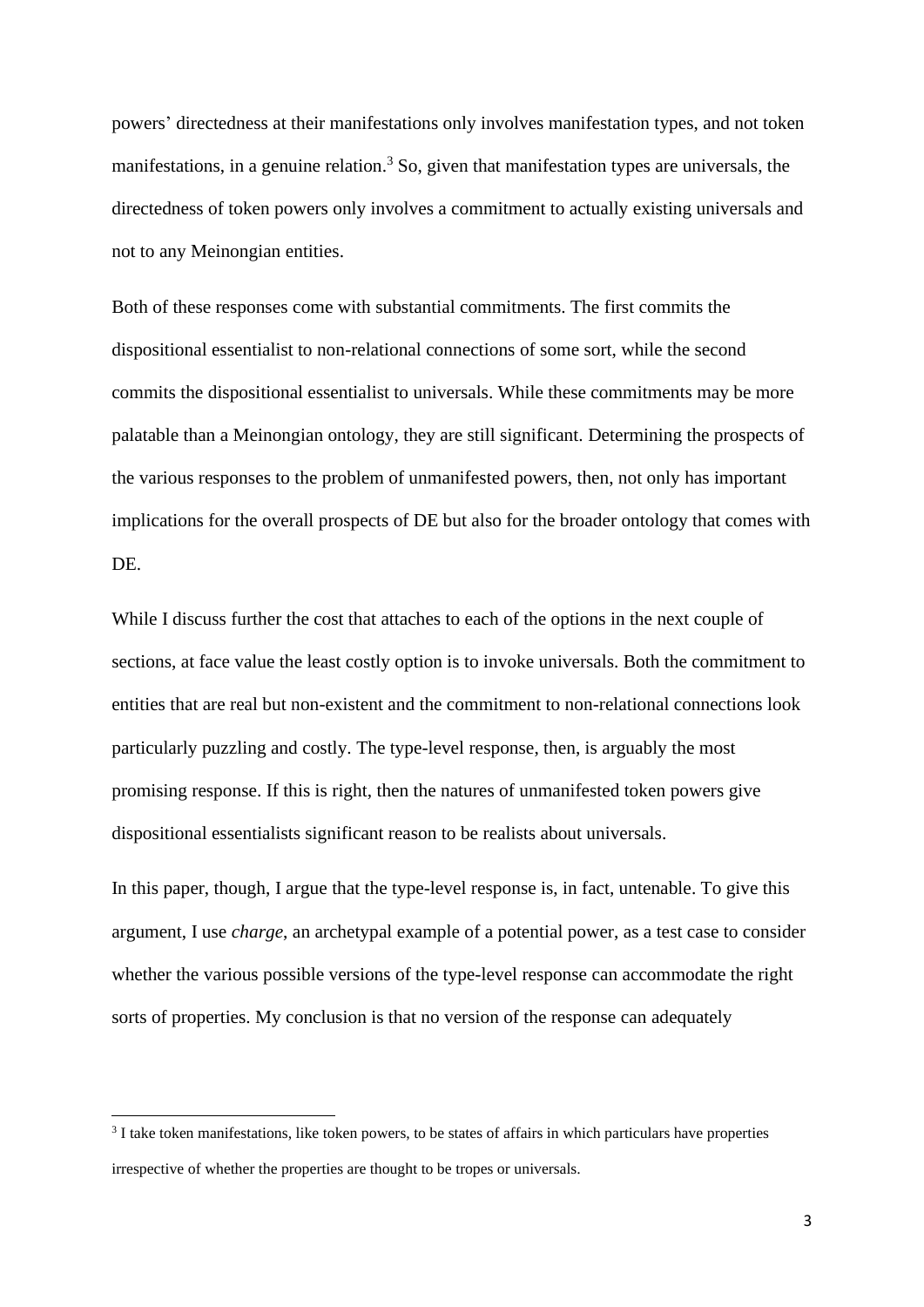accommodate the connection between charge and the dispositions that follow from Coulomb's law, and, so, that the type-level response ultimately fails.

The immediate upshot is that arguably the most promising response to the problem of unmanifested powers fails, and, as a consequence, an important argument that dispositional essentialists ought to be realists about universals also fails. A further consequence is that the problem of unmanifested powers appears to leave dispositional essentialists with a costly ontological commitment either to a Meinongian ontology or to non-relational connections. My conclusion, then, both clarifies the ontological implications of unmanifested powers for DE and supports the conclusion that these implications significantly raise the theoretical cost of DE.

I begin in section 2 by clarifying both the problem of unmanifested powers and the alternatives to the type-level response, as well as outlining the key difficulties with those alternatives. In section 3 I clarify the type-level response, distinguish between its different possible versions and outline how it avoids the difficulties faced by the alternative responses. In sections 4 and 5, I present my main line of argument against the type-level response, which is that the response cannot accommodate the dispositions that follow from Coulomb's law. In sections 6 and 7, I consider, but ultimately reject, the idea that appealing to an Armstrongian conception of universals as state-of-affairs types can save the type-level response.

## **2 The problem of unmanifested powers**

In the previous section, I used the example of fragility to illustrate DE and the problem of unmanifested powers. A favourite example of dispositional essentialists that involves a more promising example of a natural property is *charge*. The idea is that *charge* is the power to *exert electrostatic force in the manner described by Coulomb's law*. So, an object's *being charged* consists just in its *being disposed toward exerting force in this way*.

4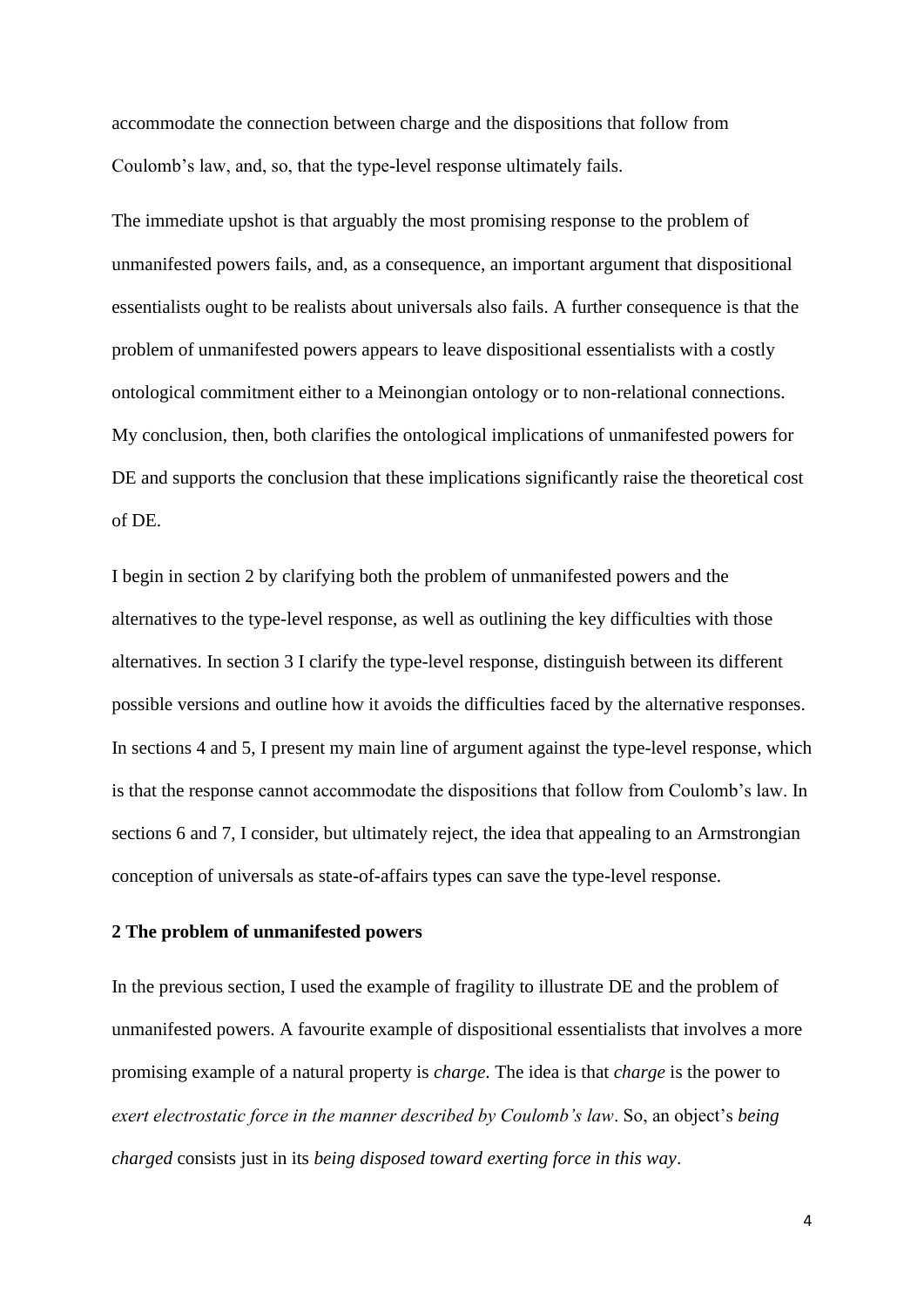This example illustrates the uncontroversial point that, if DE is true, there will be many unmanifested token powers. There will, for example, be many cases in which a charged object is directed at exerting force without actually exerting it. Indeed, any charged object will be directed at *some* exertions of force that do not actually occur. So, it seems plausible that any token power will be unmanifested relative to some of its manifestations. Whether or not this claim holds, though, DE certainly implies the existence of many unmanifested token powers.

According to an influential argument originally due to Armstrong (1997: 79; 1999: 29–30; 2002: 168–169), this fact raises serious difficulties for DE. Elsewhere, I reconstruct this argument as follows (Coates 2020a: 3):

- 1. Unmanifested token powers actually exist (for reductio).
- 2. If a token power actually exists, then the token manifestations of that power are real.
- 3. The token manifestations of unmanifested token powers do not actually exist.
- 4. The token manifestations of some token powers are real but do not actually exist (from 1, 2, 3).
- 5. Everything that is real actually exists.
- 6. Unmanifested token powers do not actually exist (4, 5).

We have just seen that DE clearly entails (1). So, DE turns out to be tenable only if the dispositional essentialist can reject (2), (3) or (5).

Rejecting (5) would land the dispositional essentialist with a commitment to a 'Meinongian' ontology (Armstrong 1997: 79), on which what is real includes both things that actually exist and those that do not. As I (Coates 2020a: 3) have previously pointed out, though, this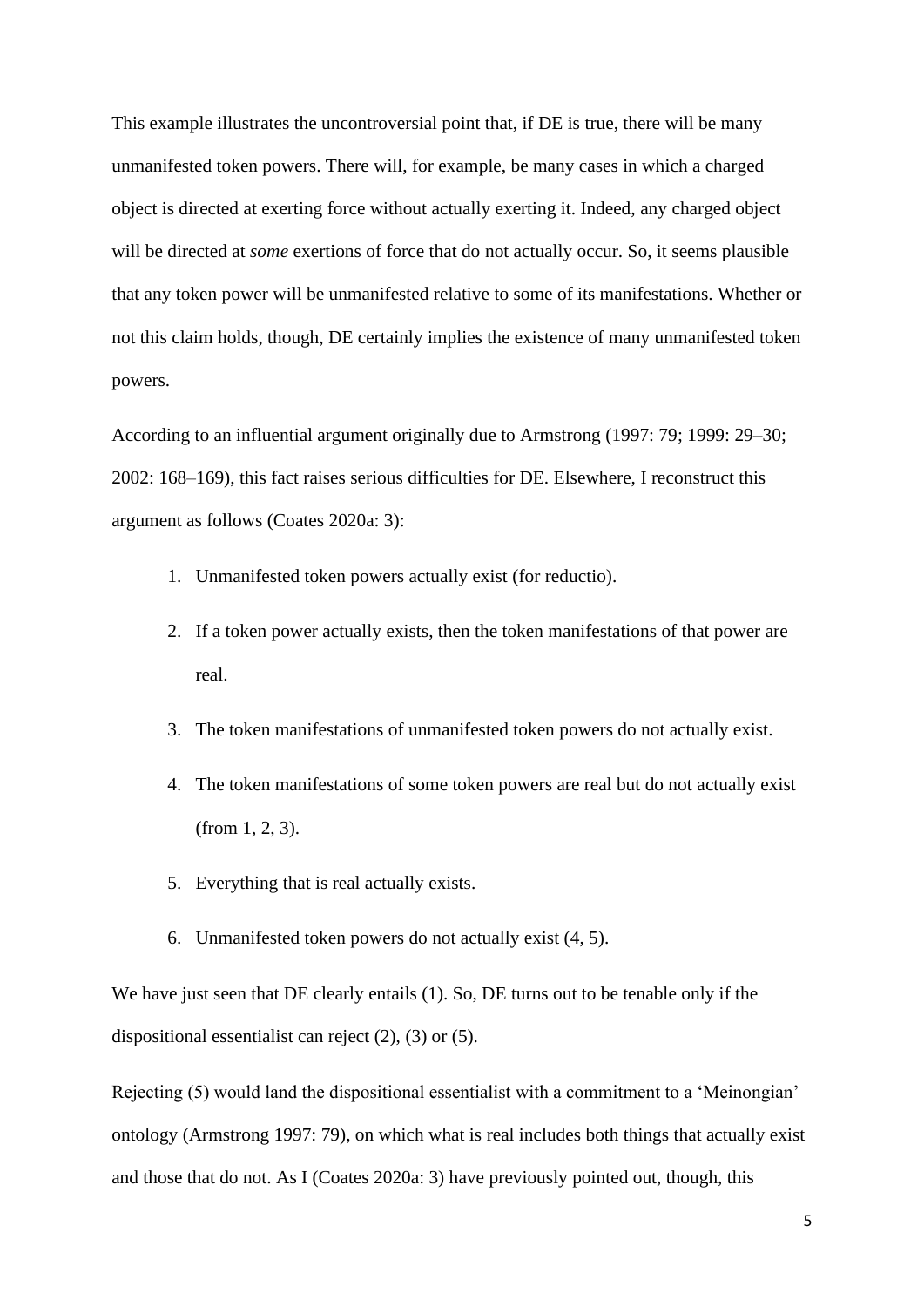commitment comes at a substantial theoretical cost. Tugby (2013: 458–459), moreover, makes the point that this move undermines the important dispositional-essentialist idea that DE provides a particularly attractive account of metaphysical modality.

Rejecting (3), in turn, looks like an unattractive option, because, at least at face value, (3) seems obviously true. The token manifestation of a token power, in general, consists in some particular or particulars having a property or properties. For example, the token manifestations of a particular's *having charge* consist in that particular exerting force on some other particular. Similarly, the token manifestation of a vase's *being fragile* is that vase *breaking*. Where these powers are unmanifested, it seems clear that these token manifestations do not actually exist. If the particular's *charge* is unmanifested, at least relative to one of its token manifestations, then the particular does not stand in the relevant force relation. If the vase's *fragility* is unmanifested, then the vase is not broken.

Bird (2007: 111–114), though, can be read as trying to argue that (3) is, in fact, false. He argues that a general approach to unrealised possibilities, proposed by Williamson (1998; 1999; 2013) and Linsky and Zalta (1994; 1996), entails that unrealised possibilities actually exist. Because the token manifestations of unmanifested token powers are unrealised possibilities, it follows that they actually exist.

I have previously argued, though, that this strategy relies on an equivocation on 'unrealised possibilities' (Coates 2020a: §4). Where *it is possible that an entity, φ, exists* but φ does not actually exist, 'unrealised possibility' can refer either to φ or to *the possibility that φ exists*. It is plausible that unrealised possibilities actually exist just if 'unrealised possibility' has the latter meaning. However, the token manifestations of unmanifested token powers are unrealised possibilities in the former sense. An unmanifested token of charge is not directed at the mere possibility of an exertion of force but rather at an exertion of force, which might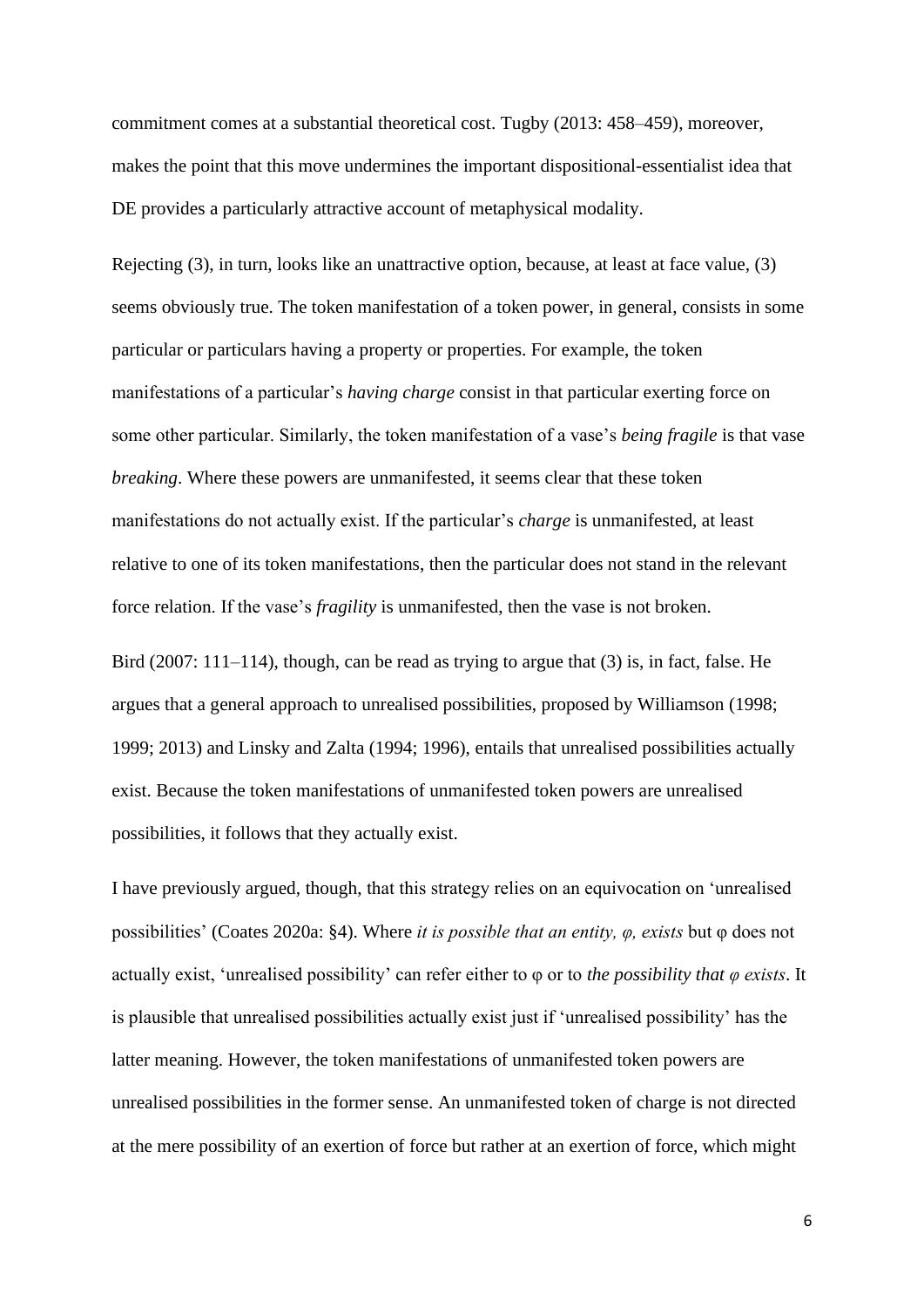have existed but, in fact, does not. Once it is clear that the token manifestations of unmanifested token powers are unrealised possibilities just in the sense that they possibly exist but do not actually exist, (3) follows immediately.

The only remaining option for the dispositional essentialist is to deny (2). (2) is motivated by the idea that, whenever a token power exists, it is directed at its token manifestation. Because a token relation is real only if its relata are, it follows that a token power exists only if its token manifestation is real.<sup>4</sup> Furthermore, powers are widely taken to be metaphysically individuated by their directedness at their particular manifestations. So, if the token power exists but its token manifestation is not real, then that power's identity is indeterminate. It seems problematic, though, to think that tokens of natural properties lack a determinate identity.<sup>5</sup>

As I indicated in the previous section, dispositional essentialists have given two main responses to the motivation for (2). The first is to claim that dispositional directedness is a sort of 'non-relational' connection to a manifestation (Heil 2003: 80, 124; Molnar 2003: 61). There is, however, no immediately obvious, independent reason to think that directedness is somehow non-relational, and it is far from clear what it means, or if it even makes sense, to talk of a non-relational connection between entities. So, at least without further explanation, this claim looks ad hoc and objectionably mysterious (Tugby 2013: 460).

The only real extant attempt to further develop this non-relational conception of directedness is in terms of the notion of 'physical intentionality' (Place 1996; Molnar 2003). Mental intentionality, just like dispositional directedness, involves a kind of directedness at potentially non-existent entities. The guiding idea behind the physical intentionality view is

<sup>4</sup> See Armstrong (1997:79) and Tugby (2013: 457) for this argument.

<sup>5</sup> Tugby (2013: 457) and Bird (2007: 100) develop arguments along these lines.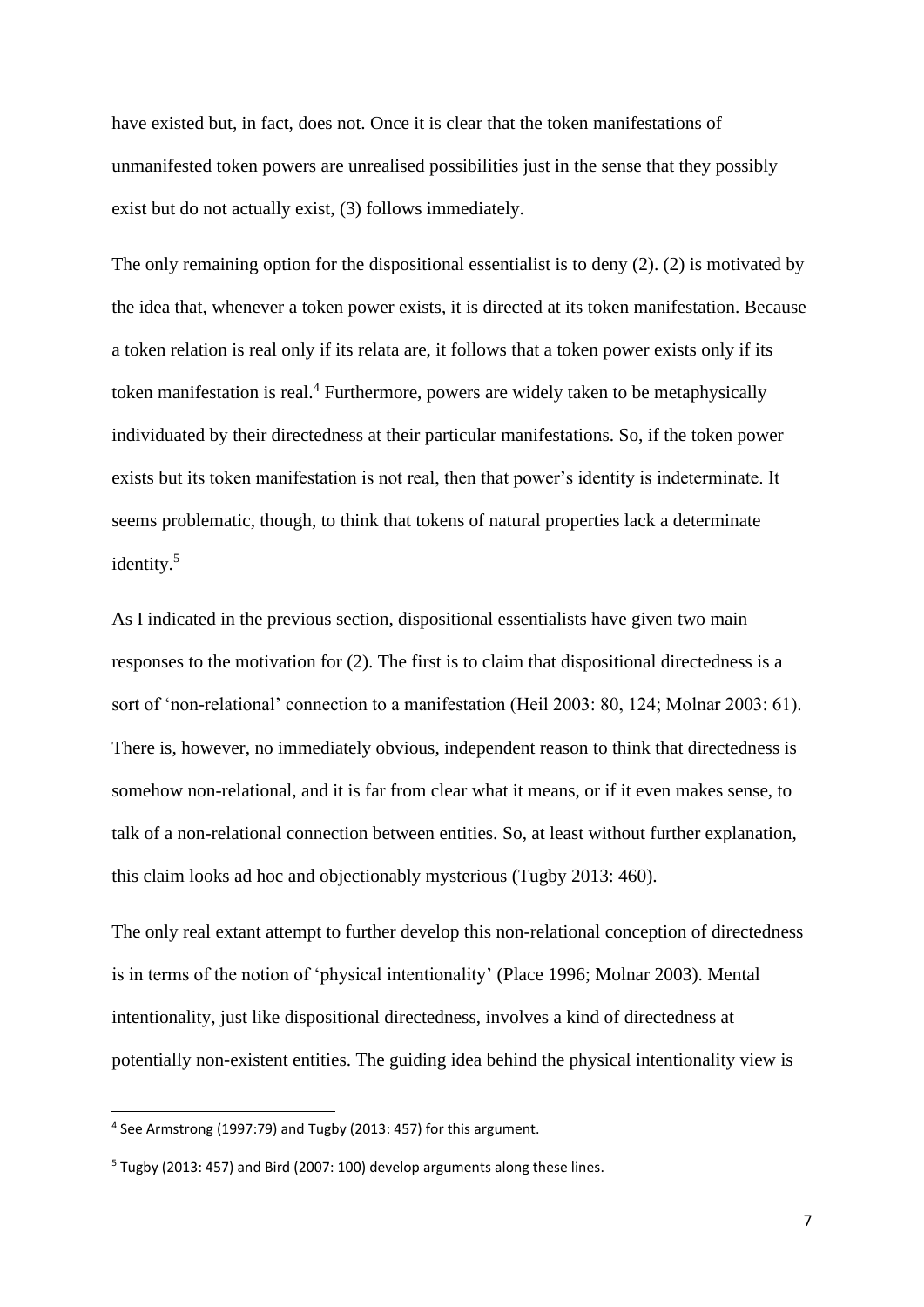that this similarity is indicative of the fact that dispositional directedness is, in fact, a kind of intentionality. So, a power's non-relational directedness towards potentially non-existent objects is actually a species of the intentional directedness that is familiar from mental states. This view, though, does little to defuse the concern that the non-relational conception of dispositional directedness is objectionably obscure. The problem is that intentionality, and its capacity to be directed at non-existent entities, is widely taken to be mysterious and, so, in need of some non-mysterious reduction or grounding. For this reason, in simply assimilating dispositional directedness to a kind of primitive intentionality, the physical intentionality view does not provide a way around the apparent mysteriousness of the non-relational conception of directedness. 6

Another possible way to try to clarify, and demystify, the non-relational understanding of directedness is to understand a disposition's directedness at its manifestation as a purely modal fact.<sup>7</sup> A vase's being fragile, for instance, could be taken to consist in *the possibility of the vase's breaking* or the fact that *the vase would break, or would tend toward breaking, under the right circumstances*. These kinds of modal facts, though, need not involve any relation to the non-existent breaking of the vase.

I am not aware of any dispositional essentialist making this sort of move in response to the argument from unmanifested powers. I suspect that the reason is that this approach appears to seriously exacerbate concerns that power instances, particularly when unmanifested, lack

<sup>6</sup> Both Armstrong (Armstrong et al. 1996: 16) and Barker (2013: 649) object to physical intentionality on these sorts of grounds. It is, moreover, controversial whether it is actually possible to assimilate dispositional directedness to intentionality. Bird (2007: 118–126), in particular, has argued in some detail that the characteristics of directedness differ significantly from those of intentionality.

<sup>&</sup>lt;sup>7</sup> I am grateful to an anonymous referee for pressing this point.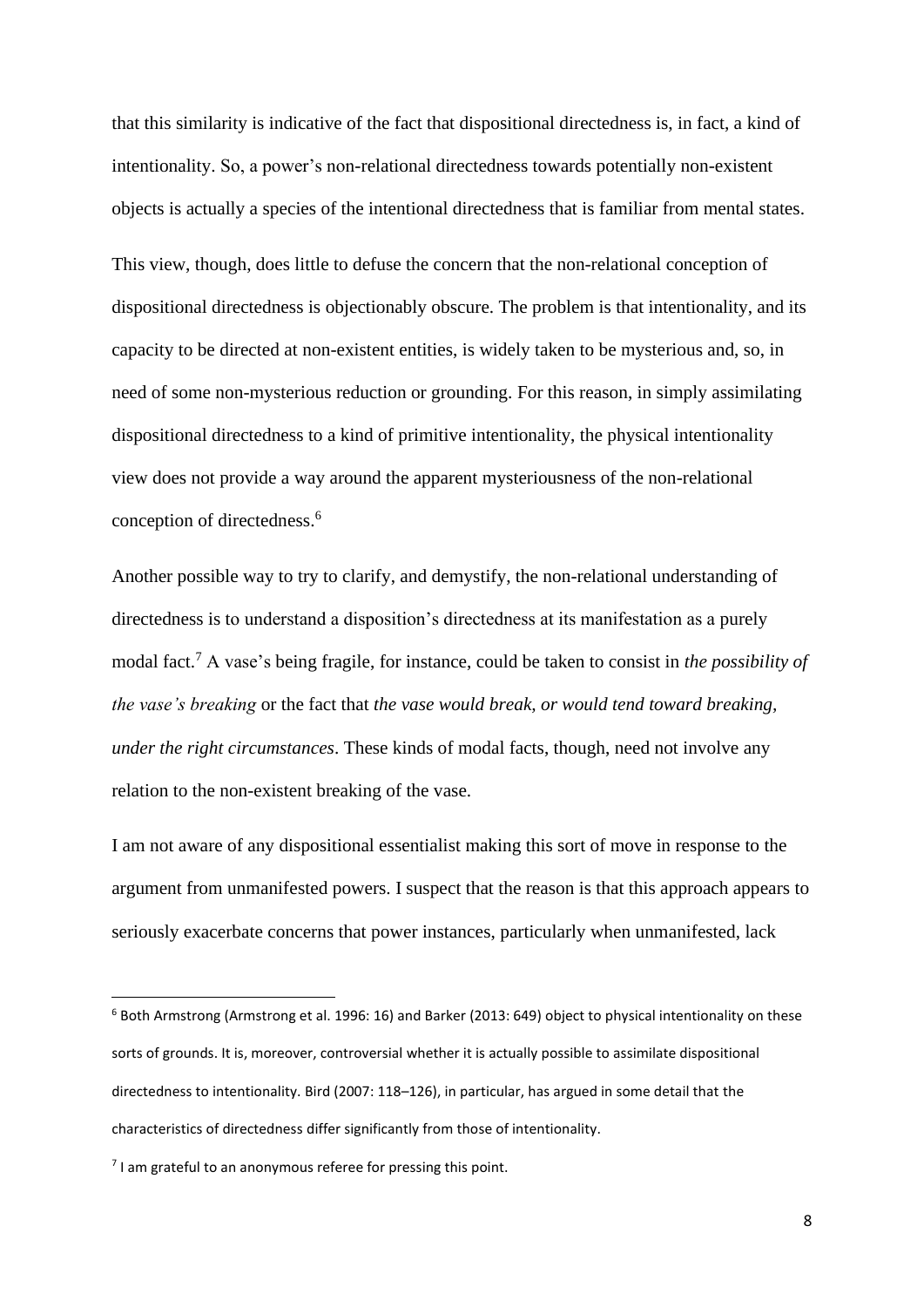sufficient actuality or reality to constitute instances of natural or fundamental properties.<sup>8</sup> Given the proposed approach, an object's actually having a fundamental or natural property sometimes consists just in a *mere possibility* or a *fact about what would happen, or would tend to happen, under certain conditions*. This result, though, lends credence to concerns that dispositional essentialism delivers a counterintuitively thin conception of actuality, or an inversion of the intuitive dependence or constitution relations between actuality and mere possibility.

It is worth noting in this respect that categoricalists, unlike dispositional essentialists, have often accepted purely modal conceptions of dispositions, most influentially in the form of attempted counterfactual analyses of dispositions. I (Coates 2020a) have also proposed responding to the argument from unmanifested powers by invoking a version of the powerful qualities view, which combines a purely modal conception of dispositions with the idea that these dispositions are grounded in purely qualitative properties. Both of these views can employ a purely modal conception of dispositions to get around the problem of unmanifested powers without generating concerns about the robustness of actuality and its distinctness from mere possibility, just because they deny that fundamental or natural properties have dispositional essences. So, while a purely modal conception of dispositions does provide a non-mysterious way to deny that dispositional directedness is a relation, this conception fits poorly with DE.

<sup>8</sup> Bird (2007: 100–101) gives a list of various philosophers raising the 'too little actuality' objection to DE, which Bird identifies as 'the common view that potencies (powers) do not have enough reality on their own to be all there is to the properties of things in the world' (2007: 100). Handfield (2005) considers the objection that DE leads to a kind of 'modal inversion' in which the actual is constituted by mere possibilities, while Psillos (2006) in a well-known discussion asks what powers do when they aren't manifesting.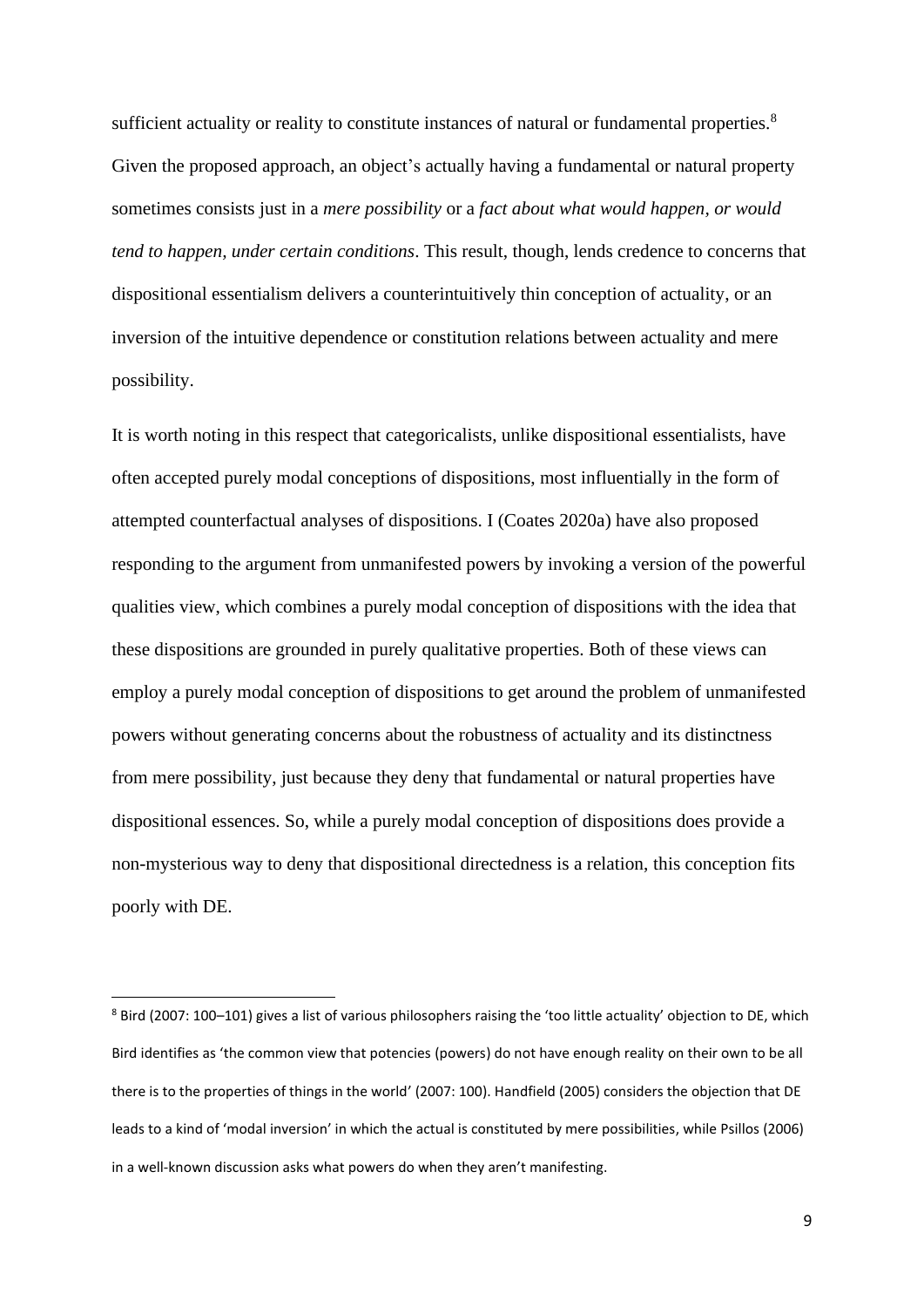It is difficult, then, to see how the dispositional essentialist can give a perspicuous nonrelational account of dispositional directedness without generating significant difficulties for DE. So, adopting the non-relational conception of directedness, like the other responses to the argument from unmanifested powers just surveyed, comes with substantial commitments that appear to significantly increase the overall theoretical cost of DE.

## **3 The type-level response**

The remaining response to the type-level response, and the second approach to undermining (2), is the type-level response. As I noted earlier, the key idea behind this response is that the directedness of token powers only requires that manifestation *types* rather than token manifestations stand in a genuine relation (Mumford 2004: 194–195; Handfield 2008: 119; Tugby 2013). The motivation for (2), then, is defeated because the directedness of token powers does not entail that they stand in a genuine relation with their token manifestations. Furthermore, if the manifestation type of a token power is a universal, then it can actually exist independently of that token power manifesting. So, given realism about universals, the directedness of unmanifested token powers does not come with any Meinongian commitments.

Two broad versions of the type-level response can be identified in the literature. The first and simpler version is based on the idea that token powers are directed at manifestation types rather than at token manifestations.<sup>9</sup> Given that these manifestation types are identified with universals, it is possible to claim that any token power stands in the directedness relation just with a universal that actually exists irrespective of whether the token power manifests.

 $9$  This approach is most clearly endorsed and defended by Mumford (2004: 194–195).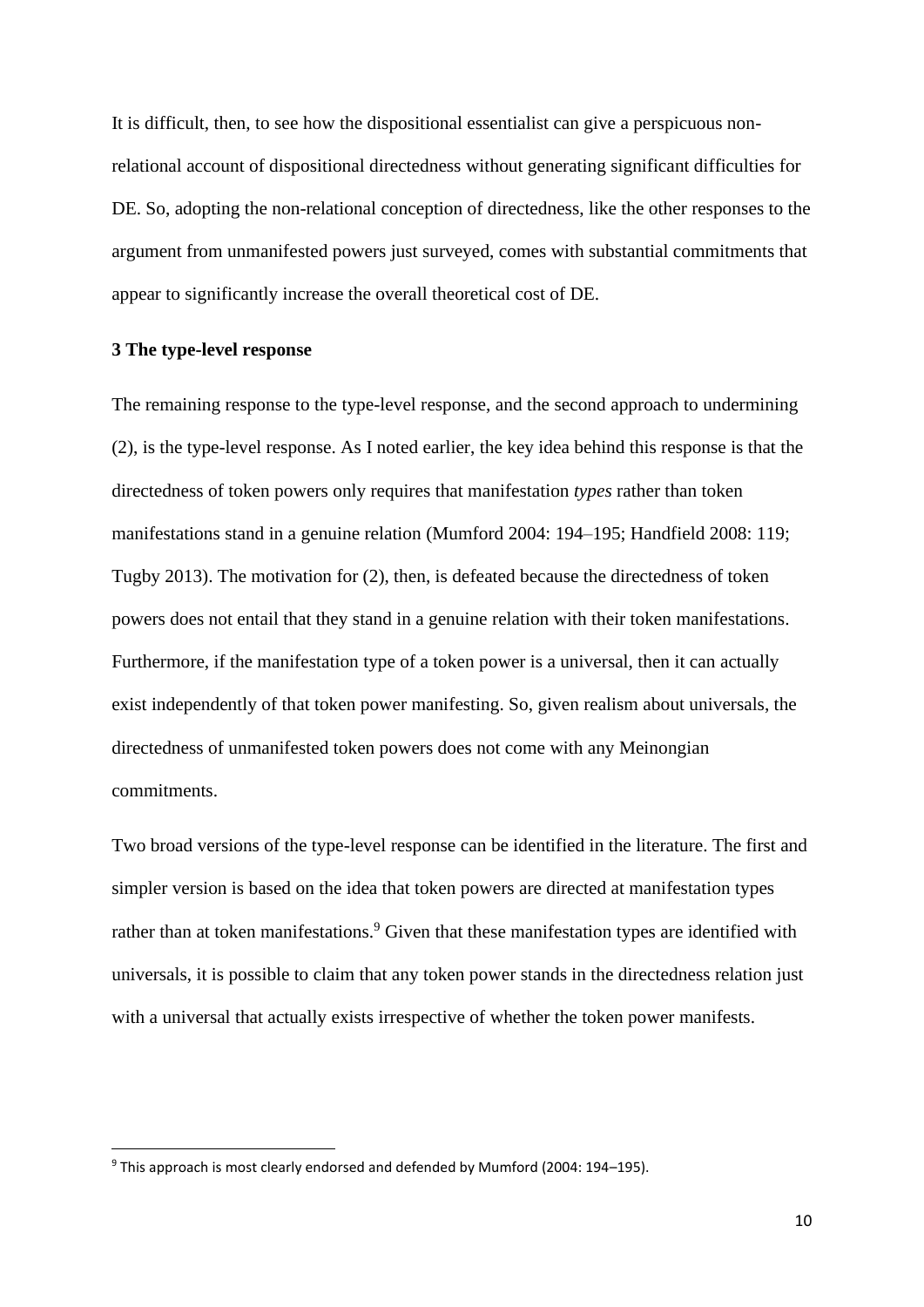Unmanifested token powers then are directed only at actually existing entities and, so, do not come with any Meinongian implications.

The second version of the response accepts that token powers are directed at their token manifestations. However, it claims that any fact of dispositional directedness is grounded in the fact that power types stand in a second-order relation with their manifestation types. When conjoined with the view that what is grounded is nothing over and above its grounds, this claim allows the dispositional essentialist to hold that facts of dispositional directedness involve no ontological commitments over and above second-order facts involving universals. As the latter facts involve a commitment only to actually existing universals, the inference to a Meinongian ontology is again blocked.<sup>10</sup>

The two versions of the type-level response just outlined differ in a couple of important ways. Firstly, while the first response holds that token powers are directed at manifestation types, the second holds that power types stand in a second-order relation with their manifestation types. So, the two approaches differ over whether it is power *types* or *tokens* that stand in a relation with manifestation types. Secondly, the approaches also differ over whether token powers are directed at their token manifestations. While the former approach denies that they are, the latter accepts that they are but claims that, because this directedness is grounded in a second-order relation, it is ontologically innocent.

<sup>&</sup>lt;sup>10</sup> This version of the response is most clearly endorsed and defended in Tugby (2013: 461–462). Bird (2007: 106–108) also seems to work with this sort of interpretation of the response. However, he ultimately rejects it, in effect, because he denies that explaining dispositional directedness in terms of a second-order fact renders dispositional directedness ontologically innocent.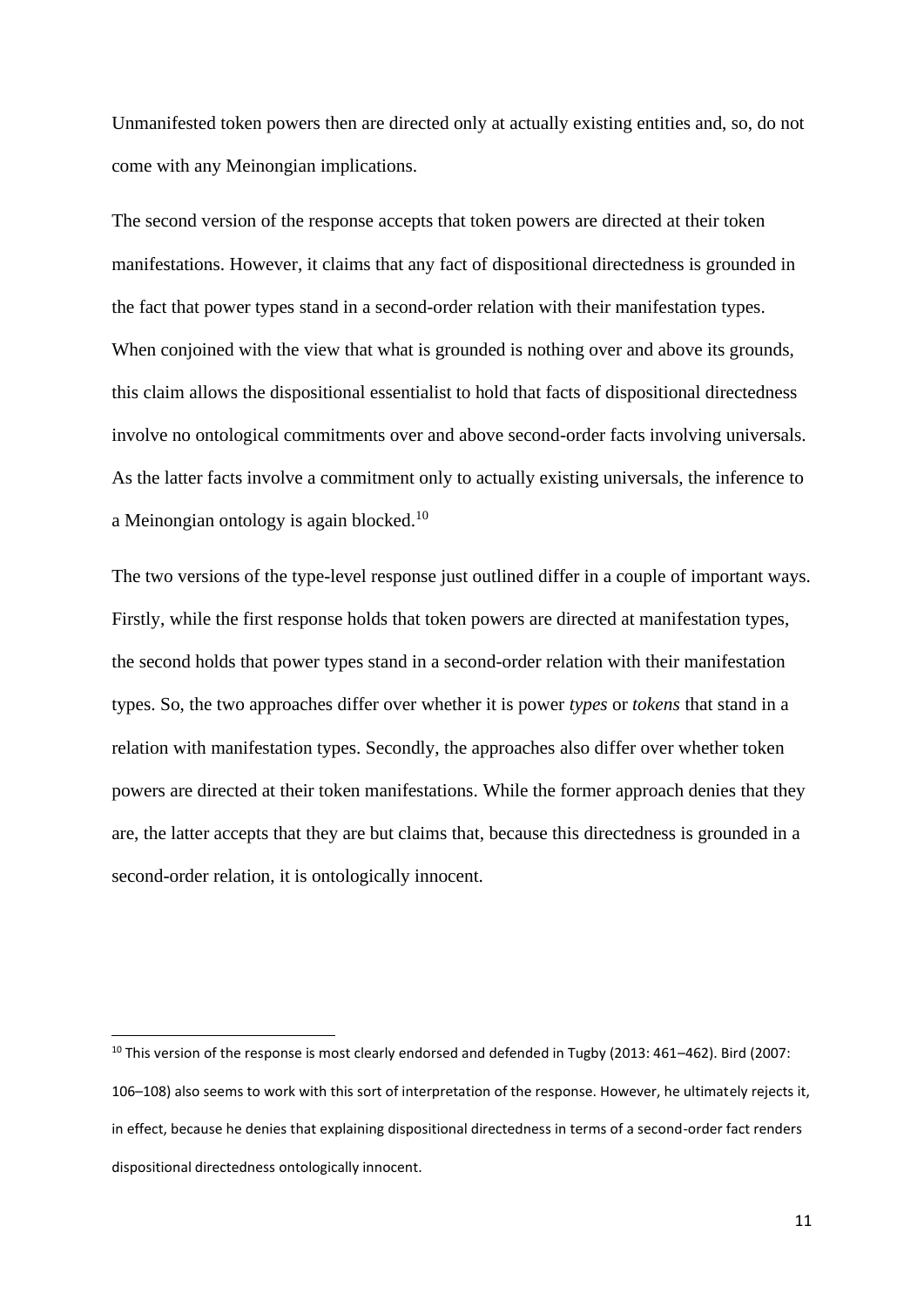These two points of difference, though, come apart from each other in a way that allows for further logical possibilities. The full set of possibilities is represented in the table below:<sup>11</sup>

| Version of the type-level | Are token powers directed at | Do manifestation types    |
|---------------------------|------------------------------|---------------------------|
| response                  | token manifestations?        | stand in a relation with  |
|                           |                              | power types or with token |
|                           |                              | powers?                   |
| The existence approach    | N <sub>o</sub>               | Token powers              |
| $\mathbf{x}$              | N <sub>o</sub>               | Power types               |
| The token-grounding       | Yes                          | Token powers              |
| approach                  |                              |                           |
| The type-grounding        | Yes                          | Power types               |
| approach                  |                              |                           |

According to 'the existence approach', token powers are directed at their manifestation types but not at their token manifestations. This view corresponds to the first of the two versions of the type-level response outlined at the beginning of this section. I have labelled this the existence approach, because it appeals to manifestation types in order to deny the *existence* of a directedness relation between token powers and their token manifestations.

'The type-grounding approach', in turn, corresponds to the second of the two views outlined above. This approach accepts that token powers are directed at their token manifestations, but grounds this directedness in a second-order relation between power types and manifestation types. The idea here is not that token powers' directedness at their token manifestations does not exist, but rather that it is *grounded* in a way that renders it ontologically innocent.

<sup>&</sup>lt;sup>11</sup> I'd like to thank an anonymous referee for suggesting this sort of taxonomy of positions.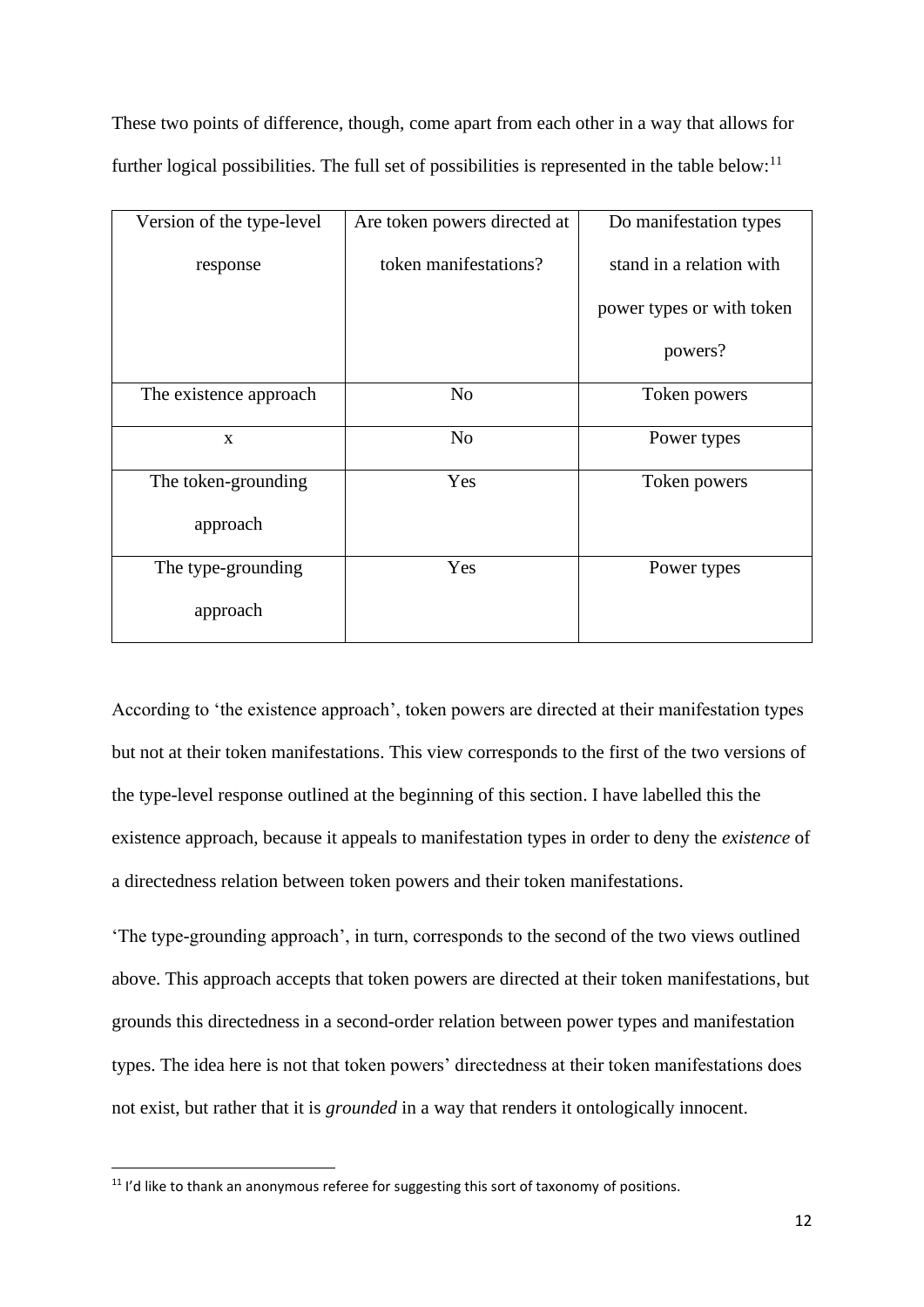This leaves the second and third rows of the table. The view represented on the third row, which I have labelled the 'token-grounding view', holds that token powers are *both* directed at their token manifestations *and* stand in a relation with their manifestation types. Positing that token powers stand in both of these relations may look like overkill, but this position actually generates a version of the type-level response that is worth considering.

Consider, in particular, a view on which being directed at its manifestation type is *constitutive* of a token power, and this constitutive directedness grounds the power's further directedness at its token manifestation. Such a view could, like the type-grounding approach, support the conclusion that a token power's directedness at its token manifestation is grounded in a way that renders it ontologically innocent. However, in this case, this directedness is grounded in a *token* power's directedness at its manifestation type rather than in a second-order relation between a power type and a manifestation type.

This difference may be thought to deliver the token-grounding approach with an important advantage over the type-grounding view, as it is controversial whether the second-order fact can do the requisite grounding work.<sup>12</sup> While I am not going to engage with this issue here, it does mark the token-grounding view off as a distinctive version of the type-level response that may also have distinct prospects.

It should be noted, though, that both the type- and token-grounding approaches come with a controversial general commitment about grounding. Specifically, they both depend crucially on the controversial idea that grounded entities involve no ontological commitments in addition to those involved in their grounds. Here, though, I allow this idea for the sake of

<sup>&</sup>lt;sup>12</sup> See Barker and Smart (2012) and Barker (2013) for arguments that the second-order fact runs into a kind of inference problem that keeps it from doing the necessary work.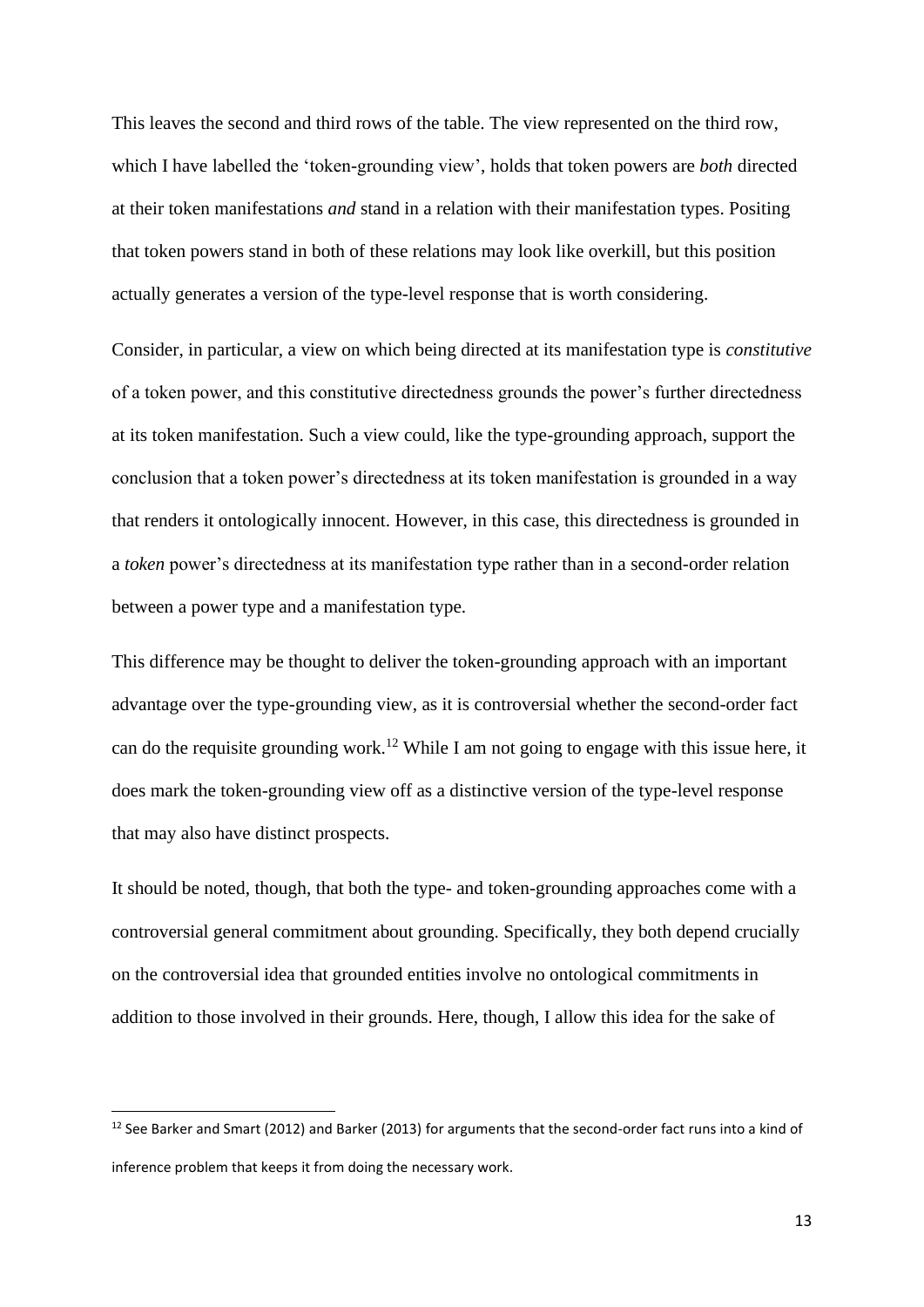argument. So, in considering the grounding versions of the type-level response, I will not question the ontological innocence of what is grounded.

Turning, finally, to the second row of the table, I do not think that the view depicted here constitutes a possible version of the type-level response. On this view, power *types* stand in a second-order relation with their manifestation *types*, while token powers are *not* directed at their token manifestations. While this view is consistent with token powers being directed at their manifestation types, as far as the type-level response goes, the resulting position would add nothing to the existence approach. The argument from unmanifested powers is blocked just by the claim that token powers are directed only at manifestation types, and, so, adding that power types stand in a second-order relation with their manifestation types is otiose in this context.

To constitute a genuine alternative to the other available positions, then, the view would have to be that power types stand in a second-order relation with their manifestation types, but token powers are not directed at either their token or type manifestations. I take it, though, that it is a defining feature of any form of DE, as opposed to the Dretske-Tooley-Armstrong view, that the instantiation of a power essentially involves *some* kind of dispositional directedness at a manifestation. So, as the position depicted on row two is either redundant or not genuinely dispositional essentialist, I will not consider it further.

We are left, then, with three possible versions of the type-level response. The existence approach works by denying that token powers are directed at their token manifestations and claiming, instead, that they are directed at their manifestation types. The token- and typegrounding approaches, on the other hand, work by claiming that token powers' directedness at their token manifestations is grounded in a way that renders that directedness ontologically innocent. On the token-grounding approach, this directedness is grounded in token powers'

14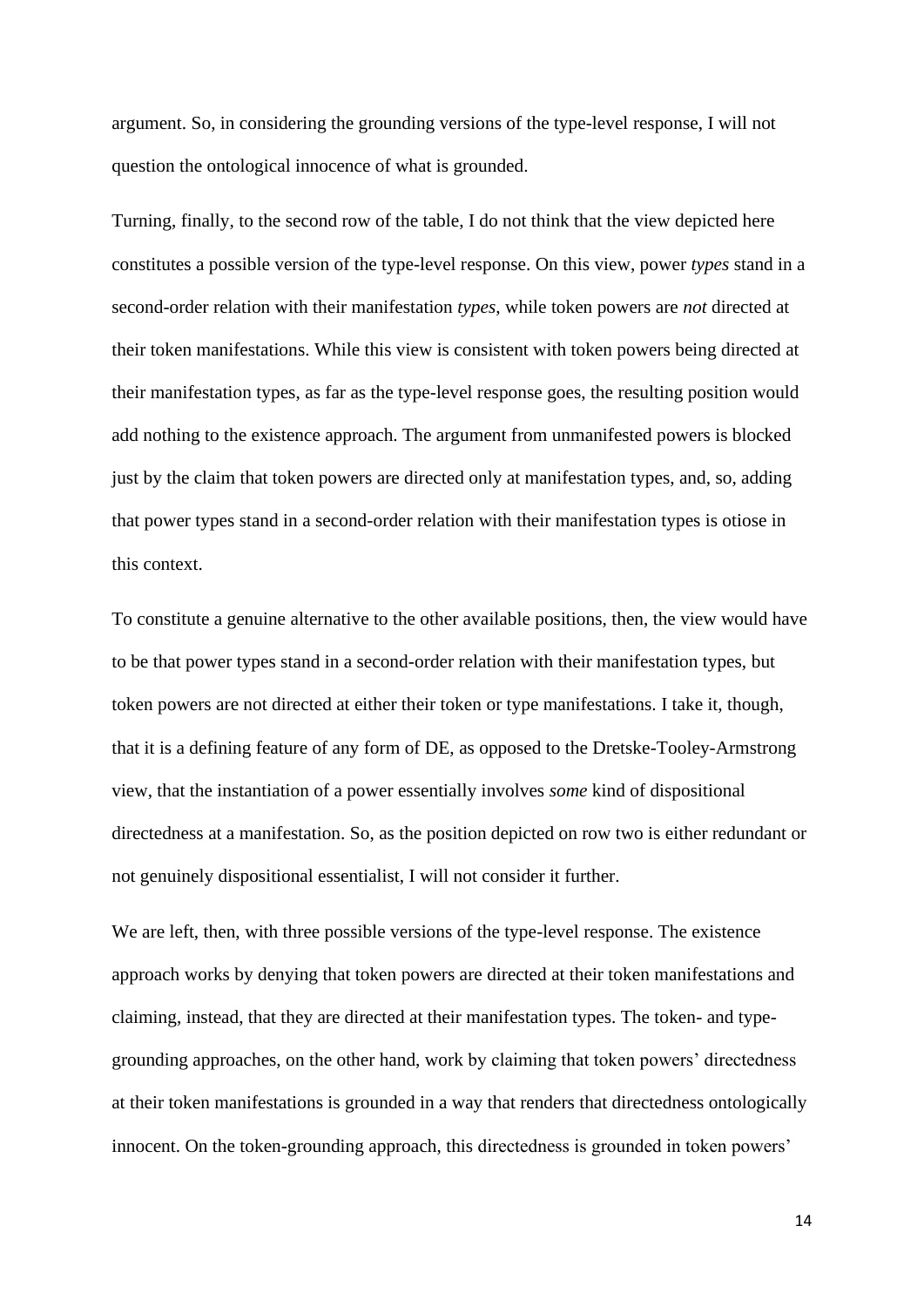directedness at their manifestation types, while, on the type-grounding approach, it is grounded in a second-order relation between power types and manifestation types.

In each of its forms, the type-level response appears to avoid the major drawbacks of the alternative responses surveyed in the previous section. Firstly, an appeal to universals looks less revisionary or radical than invoking 'physical intentionality' or a Meinongian ontology. Secondly, in not invoking possibilia to account for unmanifested powers, the response appears consistent with dispositionalism about modality. Thirdly, in invoking only fully actual relations with actually existing universals, the approach does not result in either a problematically thin conception of actuality or a commitment to the idea that the actual is constituted by the merely possible. Thus far, the type-level response has also not been shown to run into serious difficulties of its own. So, at this stage the type-level response looks to be the most promising dispositional essentialist response to the argument from unmanifested powers.

To adopt the type-level response, though, dispositional essentialists clearly need to accept universals. As Tugby (2013) has pointed out, these kinds of considerations seem to strongly motivate conjoining DE with realism about universals. Given that such realism is necessary for what appears to be the best response to the argument from unmanifested powers, dispositional essentialists have significant reason to accept it.

The argument from unmanifested powers and the prospects of the type-level response, then, have significant implications both for the overall prospects of DE and for the ontology that comes with DE. Regarding the former point, as the type-level response looks like the most promising and least costly response to a serious problem for DE, its prospects have an important bearing on the overall prospects of DE. On the latter point, the success of the typelevel response would provide important motivation for dispositional essentialists to accept

15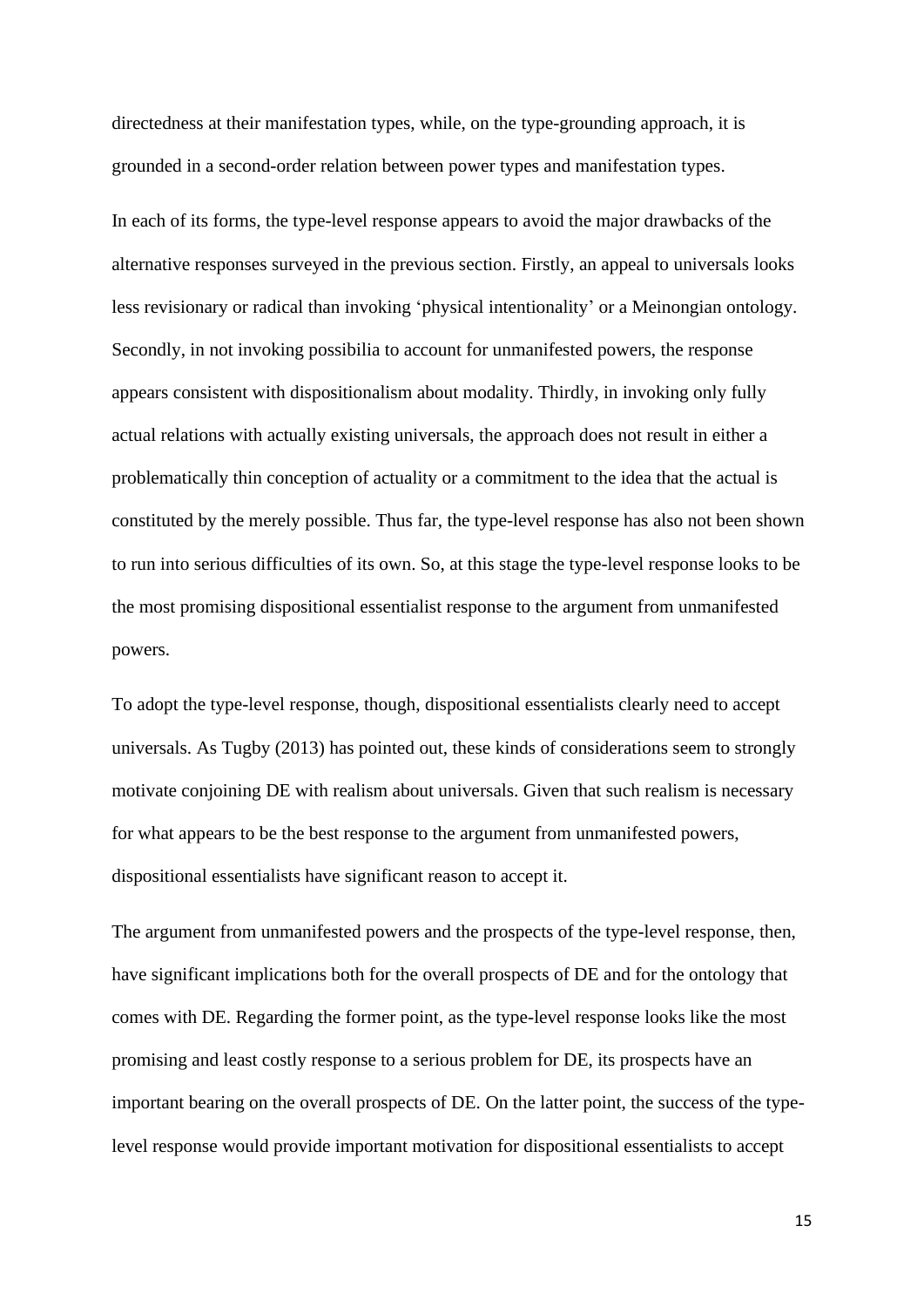universals, while its failure would also have important implications for what a dispositional essentialist ontology ought to look like. In particular, this failure would seem to leave the dispositional essentialist with a commitment either to a Meinongian ontology or to some version of the idea that directedness is not a genuine relation.

## **4 Charge as a power**

Having clarified the possible versions of the type-level response, I am now going to consider how they might be applied to the case of *charge*. *Charge* is not only an archetypal example of a natural property but also one of dispositional essentialists' favourite examples of the sort of natural property that is well-suited to being understood as a power. Dispositional essentialists think that understanding *charge* as the power to exert *electrostatic force in accordance with Coulomb's law* provides a compelling account of the nature and nomic role of *charge*. *Charge*, then, provides an excellent test case for whether the views just outlined can adequately accommodate the properties that they ought to.

When applied to *charge*, though, the approaches run into an immediate complication. According to Coulomb's law, the electrostatic force between two charged objects is determined by the charge of the two objects and the distance between them. Force, charge and distance, though, are quantitative properties, and different quantities of charge and distance produce different quantities of force. So, to apply the accounts to *charge*, one needs to accommodate the fact that specific values of a power are directed at a specific value of the manifestation, given a specific value of the stimulus.

My goal here, however, is to clarify a different issue that arises when applying the accounts to *charge*. As clarifying this issue does not require adopting a particular approach to the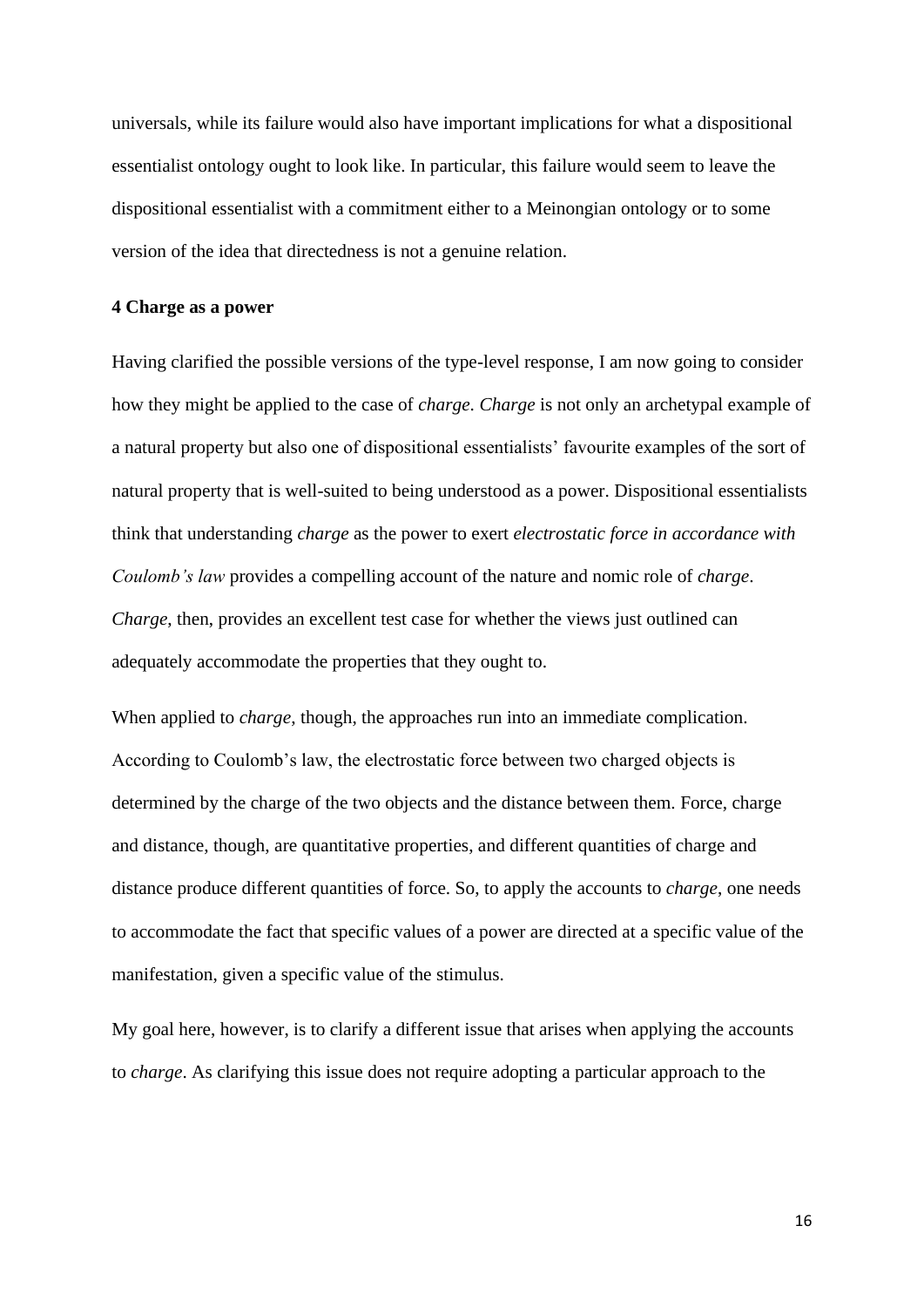quantitative nature of the properties involved, I simplify the discussion by ignoring the complications that arise from the latter issue.<sup>13</sup>

With this qualification in place, the sort of facts of dispositional directedness that follow from Coulomb's law can be clarified. I have thus far alluded to facts of directedness as facts in which token powers are directed at token manifestations. This phrasing appears to indicate that it is the *state of affairs* of a particular's having a power that is directed at a manifestation. Given this general understanding of directedness and that C represents charge, F represents force-exertion and D represents distance, the facts of directedness involved in an instance of charge can be represented as follows:

[C*a* is directed at *a* having F to *b*, when C*b* and *a* has D to *b*]

The relevant sort of fact, then, is one in which *a*'s being charged is directed at *a*'s exerting force on *b*, when *b* is charged and *a* is at some distance from *b*. *b* here is, of course, chosen arbitrarily and could be substituted with any other particular. The key point is that C*a* is

 $13$  I think the most promising way for the dispositional essentialist to respond to this difficulty is to claim that each property occurring in Coulomb's law – charge, force and distance – is a determinable property, where each determinate of the property corresponds to a value of that property. The dispositional essentialist could, then, claim that the nature of the determinable charge consists in the directedness of each of its determinates at standing in a determinate of force, when standing in a determinate of distance with a determinate of charge. While this suggestion is similar to Armstrong's (1997: 242–248) response to this sort of difficulty, Bird (2007: 21–24) gives an alternative response to the problem by appealing to 'multi-track dispositions'. Vetter (2009: 324–327), however, raises seemingly serious problems with this approach. She (Vetter 2009: 327) also notes that 'the apparatus of determinate and determinable may enter in some way or other' into solving the problem.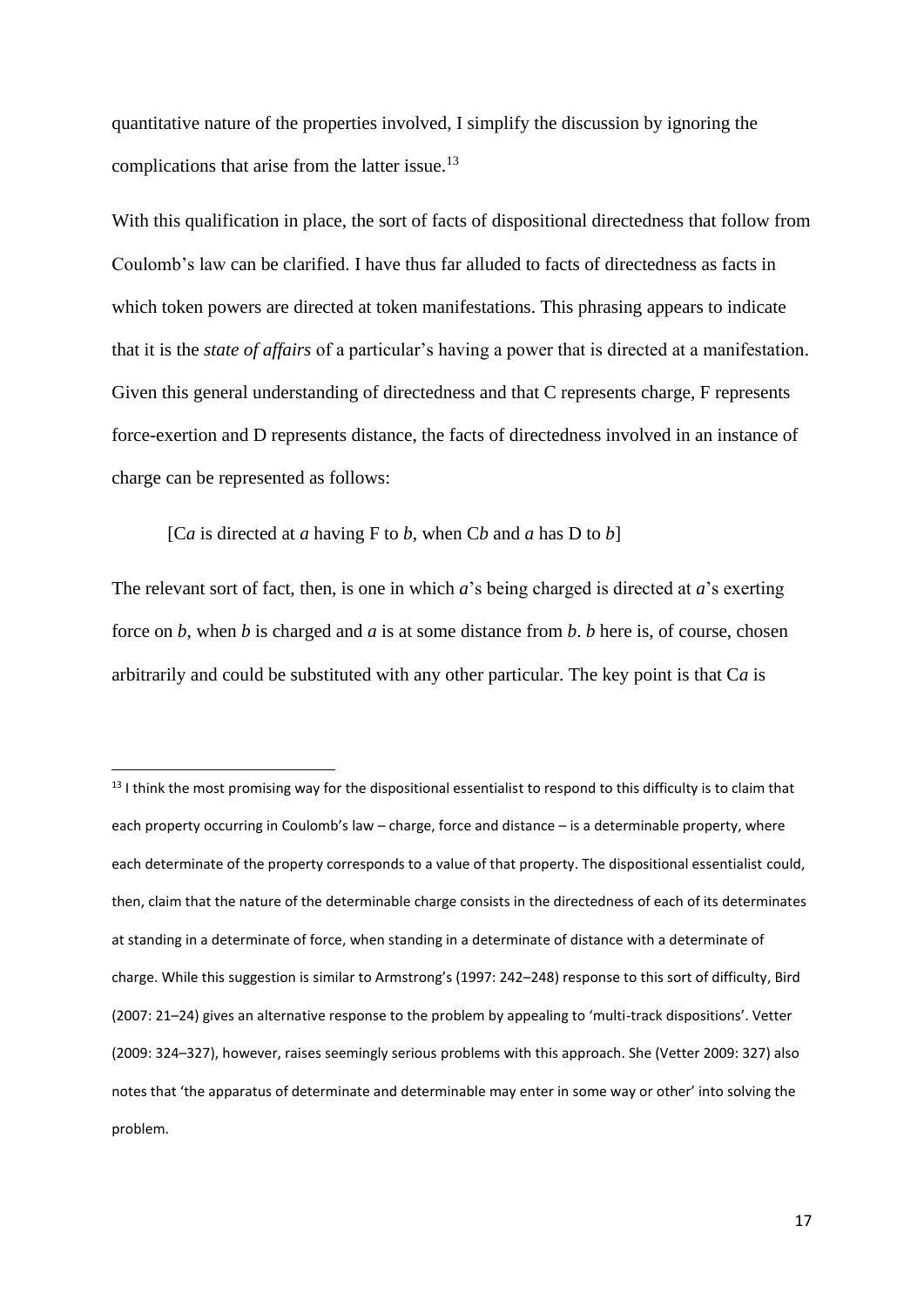directed at the relevant exertion of force on *any* charged particular that is at some distance from *a*.

In general, though, it does not seem true that the state of affairs of a particular's having a power is dispositionally directed toward a manifestation. Instead, this state of affairs *involves* or is *constituted by* the *particular's* being dispositionally directed toward its manifestation. To illustrate, the state of affairs of *a vase's being fragile* is not disposed toward the vase's breaking. Instead, the state of affairs is, at least partly, constituted by the vase's being disposed toward breaking.

This result suggests the existence of two closely related facts involving the directedness of a token power. The first is:

*Disposition* [If C*a*, then *a* is directed at *a* having F to *b*, when C*b* and *a* has D to *b*] This fact appears to follow immediately from what I just said about the connection between token powers and their related dispositions. Because the token power involves or is constituted by the disposition, a particular's having the power implies that the particular has the disposition.

The second fact is:

*Disposition\** [*a* is directed at *a* having F to *b*, when C*b* and *a* has D to *b*]

Given what I just said about the connection between token powers and dispositions, this disposition is the sort of disposition that is had by an object when that object *is charged*.

*Disposition*, then, is a conditional fact about the sort of disposition that characterises *a*, *if a has charge*, while *Disposition\** is the dispositional fact that obtains when *a* is, in fact, charged. The problem of unmanifested powers, though, concerns the dispositions that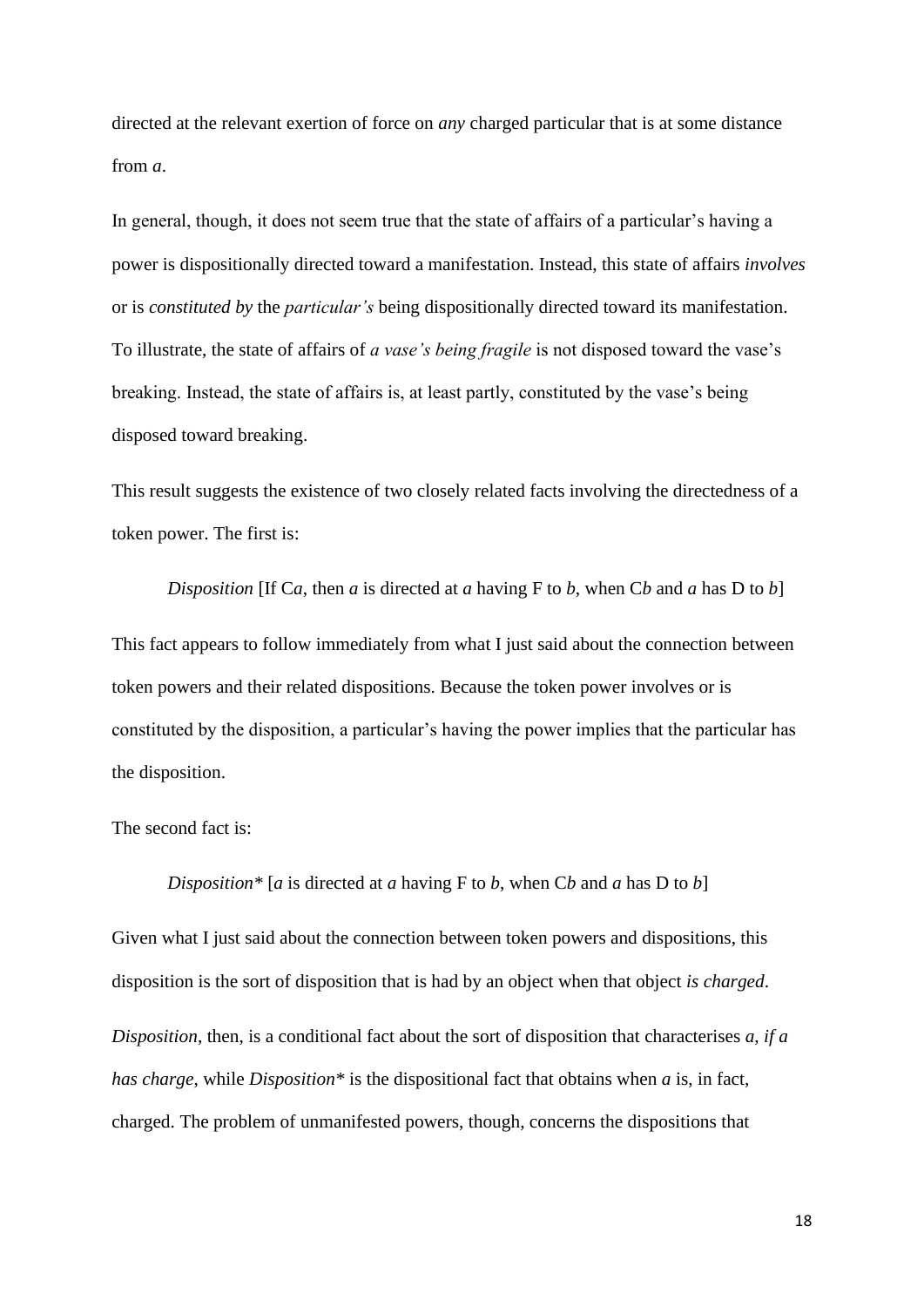actually exist when a particular has a power. Consequently, the sort of fact that is of direct concern in the context of this problem is *Disposition\** rather than *Disposition*.

So, the challenge for the various versions of the type-level response is to adequately accommodate *Disposition\**. For the existence approach, this means identifying a disposition that can provide an acceptable substitute for *Disposition\** while being exclusively directed at manifestation types, while for the grounding approaches it means providing adequate grounds for *Disposition\**. However, while the ultimate challenge is to accommodate *Disposition\**, in what follows it will sometimes be useful to focus on *Disposition*. So, both *Disposition* and *Disposition\** will feature in the ensuing discussion, even though the ultimate question is whether the type-level response can adequately accommodate *Disposition\**.

## **5 The type-level approach and charge as a power**

Over the next three sections, I am going to argue that no version of the type-level response can adequately accommodate *Disposition\**. I start off in this section by arguing that the facts posited by each version of the response lack the requisite structure to accommodate facts like *Disposition* and *Disposition\**.

I begin with the type-grounding approach. Recall that this approach posits that a fact in which a power type stands in a second-order relation to its manifestation type grounds the directedness of token powers (Bird 2007: 107–108; Tugby 2013: 461–462). Here I will work with Barker and Smart's (2012: 717) interpretation of the second-order relation as a 'stimulus-response' relation that connects a power with a stimulus property as well as with a manifestation property. Given this interpretation, where SR is this stimulus-response relation, P is a power, M is its manifestation and S is its stimulus, P essentially stands in the relation,  $SR(P, M, S)$ .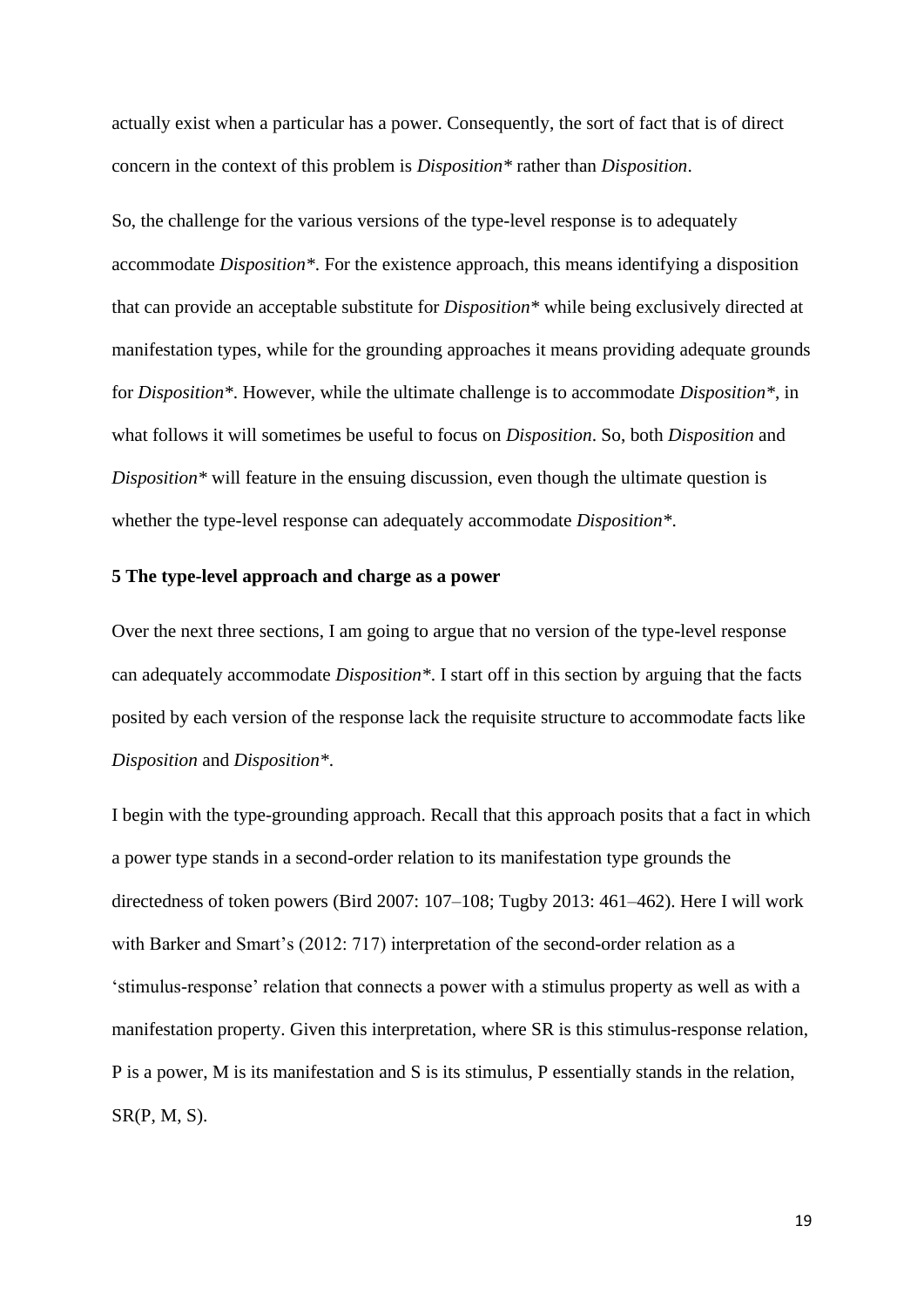P's standing in this sort of relation is supposed to determine the dispositional role of P by grounding the dispositions that P bestows on any of its bearers. Specifically, the idea is that, because P essentially stands in the relation SR(P, M, S), anything that is P is disposed to M when S. While I noted earlier that it is controversial whether the second-order fact can, in this way, ground first-order dispositions, here I will allow for the sake of argument that it can. The simplest way to apply this basic schema to *charge* would be to hold that charge, forceexertion and distance stand in the SR relation:

#### $[SR(C, F, D)]$

This second-order fact, though, is too simple to ground anything like either *Disposition* or *Disposition\**. In the latter facts, F and D are relations that connect two specific bearers of C, but nothing about the second-order fact just introduced is apt to ground this aspect of these facts. To see the problem, assume that [SR(C, F, D)] can ground the fact that if C*a*, then *a*  both stands in F with some particular and stands in D with some particular. Even given this grounding fact, it is obscure how [SR(C, F, D)] could ground the further fact that if C*a*, then *a* stands in F and D with the *same* particular, just when that second particular *is charged*. The underlying problem is that [SR(C, F, D)] lacks the requisite structure to ground the rich firstorder structure of facts like *Disposition* and *Disposition\**.

So, the immediate challenge for the proponent of the type-grounding approach is to produce a more complex second-order fact that is, in fact, apt to ground the relevant first-order facts. The only clear way to try to do this would be to hold that the type manifestation and stimulus are second-order states of affairs rather than simple universals. The manifestation could then be identified with *the type, charge, standing in the force-exertion relation with the type, charge*, while the stimulus could be identified with *the type, charge, standing in the distance relation with the type, charge*. The result would be a fact along the following lines: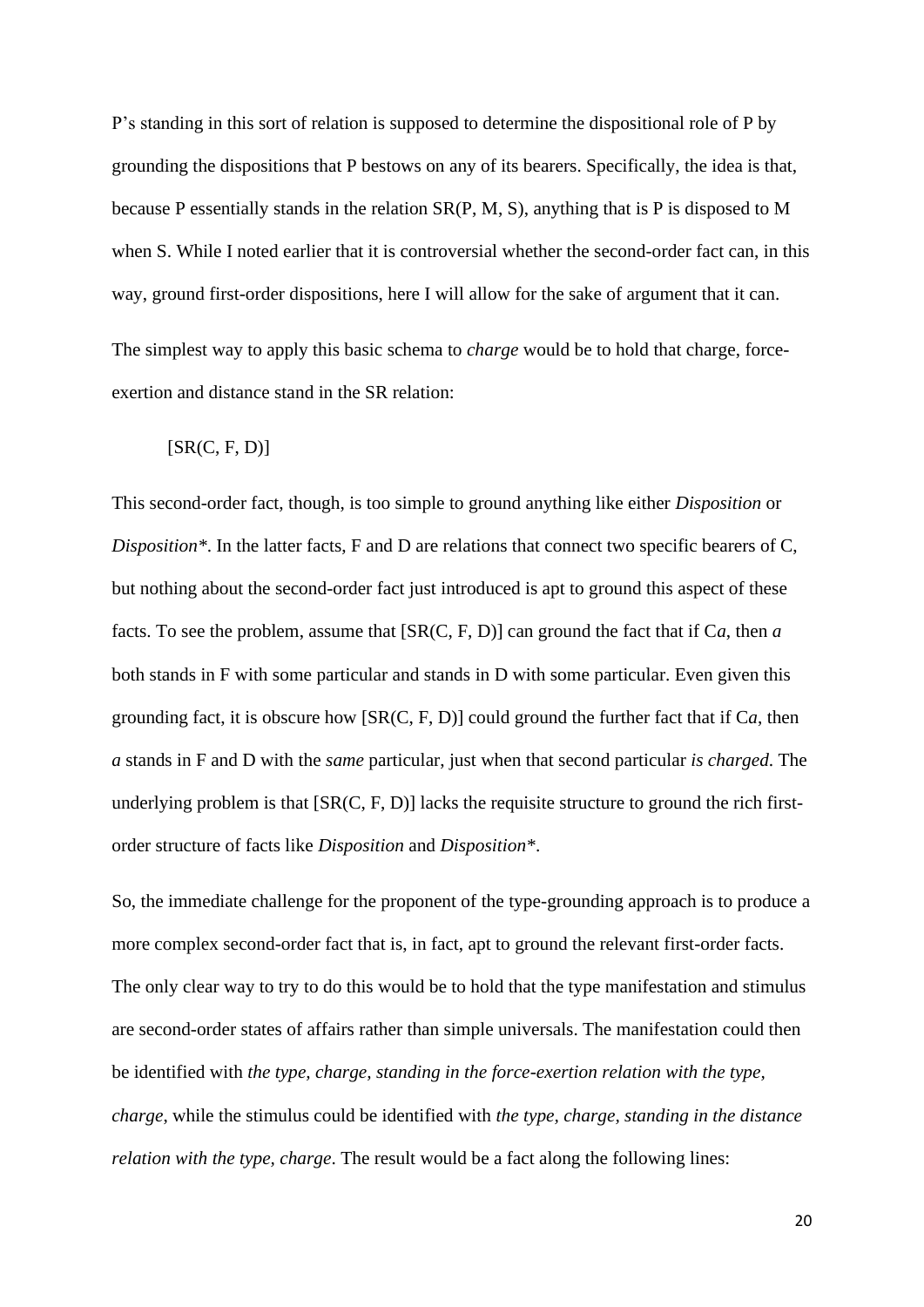*SR* [C stands in SR to the manifestation, *C standing in F with C*, and the stimulus, *C standing in D with C*] 14

*SR* is clearly closer than [SR(C, F, D)] to the structure of *Disposition* and *Disposition\**, but it remains to be seen whether it can ground these sorts of facts. In addressing this question, it will be useful to focus initially on whether *SR* can ground *Disposition* rather than *Disposition\**. So, for now I focus on the idea that:

*SR* [C stands in SR to the manifestation, *C standing in F with C*, and the stimulus, *C standing in D with C*]

grounds

*Disposition* [If C*a*, then *a* is directed at *a* having F to *b*, when C*b* and *a* has D to *b*] This grounding claim, though, is implausible, as *SR* still lacks the requisite structure to ground *Disposition*. The difficulty is that, in *Disposition*, a *single* bearer of C stands in both F and D with *a single, distinct* bearer of C. It is obscure, though, how a second-order fact like *SR* can ground a fact with this sort of first-order structure. Even if *SR* can ground the fact that any bearer of C stands in F with *some* bearer of C and stands in D with *some* bearer of C, nothing about *SR* appears apt to ground the fact that any bearer of C stands in *both* F *and* D with the *same* bearer of C.

<sup>14</sup> To be consistent with the type-level response, *C standing in F with C* and *C standing in D with C* must be states of affairs in which universals stand in relations with universals and not token-level states of affairs in which bearers of universals stand in relations. So, *C standing in F with C* would be the state of affairs in which the universal, C, stands in F with itself and not a state of affairs in which a bearer of C stands in F with a bearer of C. I am not sure that it is possible to make good sense of the universal, C, standing in F with itself, but I am going to argue that, even if it does, *SR* cannot do the necessary grounding work.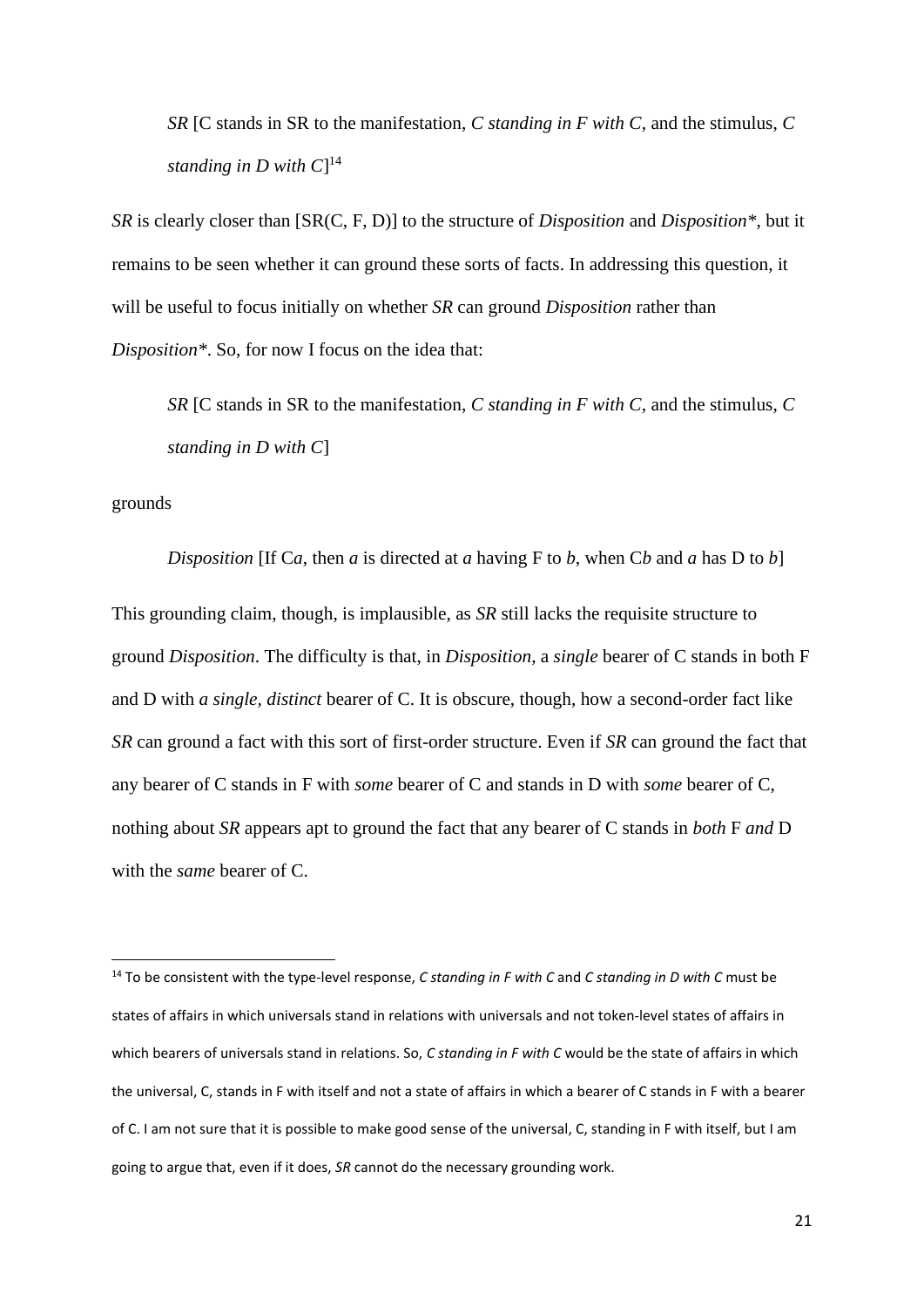The key problem, then, is that

*SR* [C stands in SR to the manifestation, *C standing in F with C*, and the stimulus, *C standing in D with C*]

seems just as well-suited to ground

[If C*a*, then *a* is directed at *a* having F to *b*, when C*b* and C*c* and *a* has D to *c*] as to ground

*Disposition* [If C*a*, then *a* is directed at *a* having F to *b*, when C*b* and *a* has D to *b*]

Only the latter of these facts, though, is the sort of dispositional fact that follows from Coulomb's law. So, because it lacks the first-order structure necessary to ground the fact that *a single, determinate* bearer of charge features in both the stimulus and the manifestation of any instance of charge, it is obscure how *SR* can ground the kind of dispositional fact that actually follows from Coulomb's law.

A directly analogous difficulty arises for both the token-grounding approach and the existence approach. Both approaches begin with the idea that powers bestow dispositions that are directed at manifestation types rather than at token manifestations. In the case of *charge*, this disposition would have the following sort of form:

*Disposition'* [*a* is directed at standing in F with C, when standing in D with C]<sup>15</sup>

<sup>15</sup> As a referee for *Synthese* has pointed out, this label might be a bit misleading as, in one sense, *Disposition'* plays the same role as *SR* rather than the same role as *Disposition* or *Disposition\**. Specifically, *Disposition'* is supposed to provide the ontological grounds or replacement for *Disposition\**. On the other hand, *Disposition'*, unlike *SR* but like *Disposition\**, is supposed to provide an account of the sort of token dispositions that exist when a particular is charged. To avoid confusion, then, it should be noted that, while *Disposition'* is supposed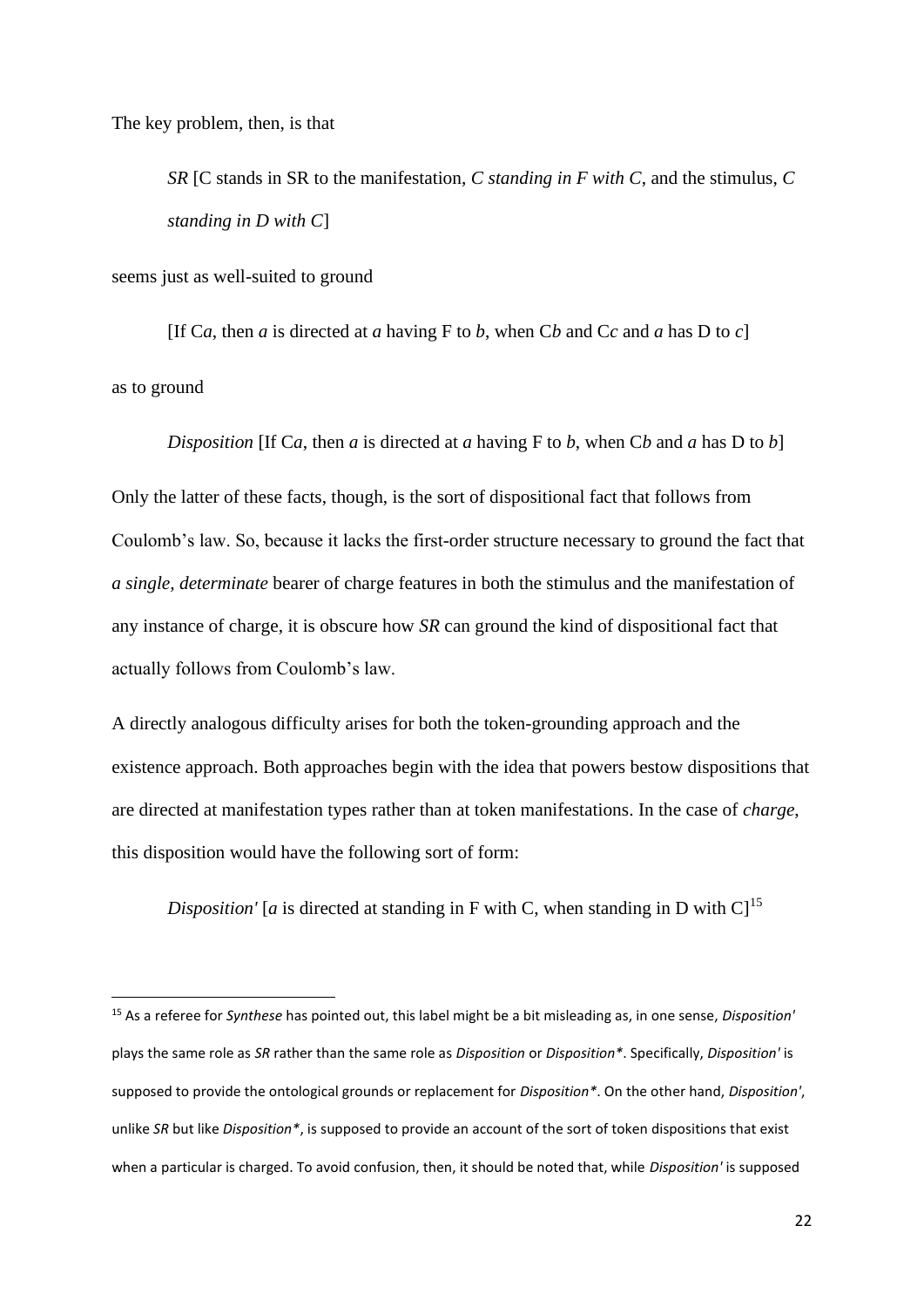For the existence approach, *Disposition'* is the *only* kind of directedness that is bestowed by the instantiation of charge, while for the token-grounding approach *Disposition'* must ground *Disposition\**. The problem for both views is that, even assuming that *a* can stand in D or F with C only by standing in D or F with *some* bearer of C, *Disposition'* lacks the first-order structure required to do the necessary work.

Take the existence approach first. Nothing about *Disposition'* entails that it manifests just if *a* exerts a particular force on a charged object, when *that* object is at a specific distance from *a*. Consequently, *Disposition'* is compatible with the relevant disposition manifesting when:

C*b* & C*c* & *a* stands in D with *b* & *a* stands in F with *c*

This, though, is obviously the wrong result.

The parallel problem for the token-grounding approach is that *Disposition'* is not apt to ground the fact that *a* is directed at standing in F with a bearer of C, when standing in D with *that* bearer of C. Nothing about

*Disposition'* [*a* is directed at standing in F with C, when standing in D with C] makes it apt to ground

*Disposition\** [*a* is directed at *a* having F to *b*, when C*b* and *a* has D to *b*]

rather than

[*a* is directed at *a* having F to *b*, when C*b* and C*c* and *a* has D to *c*]

Of course, in both of the above cases, given that C*c* and *c* is at some distance from *a*, it does follow that *a* exerts force on *c*. The problem, though, is that in neither case does a single

to provide an account of the sort of disposition that exists when a particular is charged, it is also supposed to act like *SR* in constituting the ontological grounds or replacement for *Disposition\**.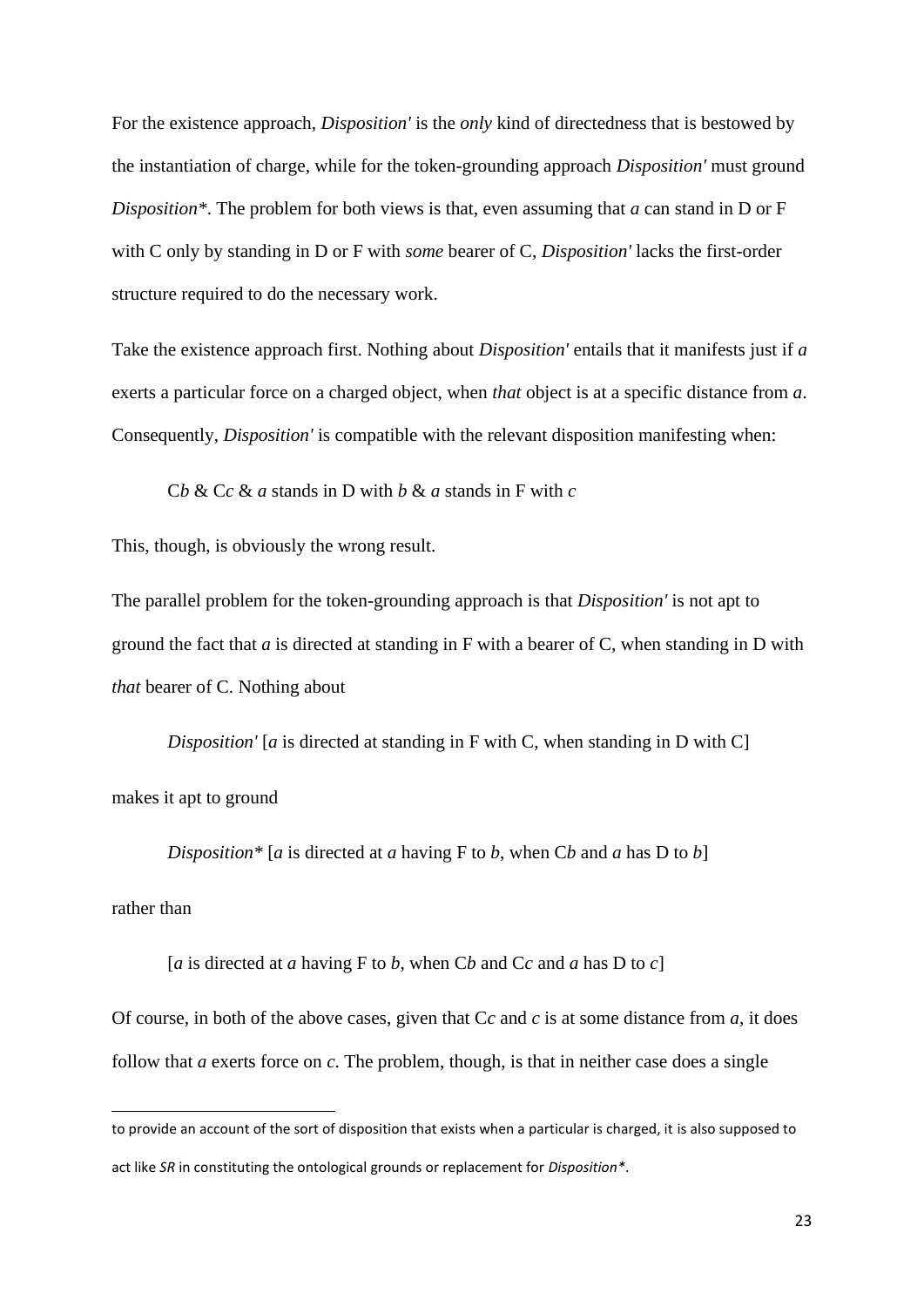particular stand in both D and F with *a*. Consequently, in both cases *Disposition'* fails to generate the sort of disposition that follows from Coulomb's law.

It is now possible to clearly state the difficulty that afflicts each version of the type-level response, when applied to a property such as charge. Coulomb's law entails that any charged particular, *a*, is disposed toward *a*'s exerting a specific force on any charged particular that is a specific distance from *a*. In general, however, this fact cannot be entailed by or grounded in any facts that involve only the *types*, distance and force-exertion. Such facts lack the firstorder structure necessary to entail that *a*'s *being charged* manifests just if *a* exerts force on a *distinct* particular that *both* has a specific charge *and* stands at a specific distance from *a*. 16

## **6 State-of-affairs types and the type-grounding view**

Armstrong's conception of universals as state-of-affairs types, though, provides a potential way around this problem. According to this conception, universals are partly constituted by their argument places. As Armstrong (1997: 29) puts it, their natures include 'blanks' that are occupied by their bearers. So, while we might refer to a property as 'F', the ontological structure of the property is actually being F. For instance, assuming that fragility is a universal, its ontological structure is really *\_* being fragile.

Armstrong (1997: 229–230) claims, further, that the argument places that are constitutive of universals can be determinately for the same entity or for distinct entities. For example, a relation might have the structure  $\frac{1}{1}$  having R to  $\frac{1}{2}$  that differs from the structure  $\frac{1}{1}$  having R

<sup>16</sup> It also seems possible to extend the argument I have given here for *charge* to other paradigmatic examples of powers. Most obviously, a directly analogous argument could be given using the idea that *gravitational mass* is the power *to exert gravitational force*.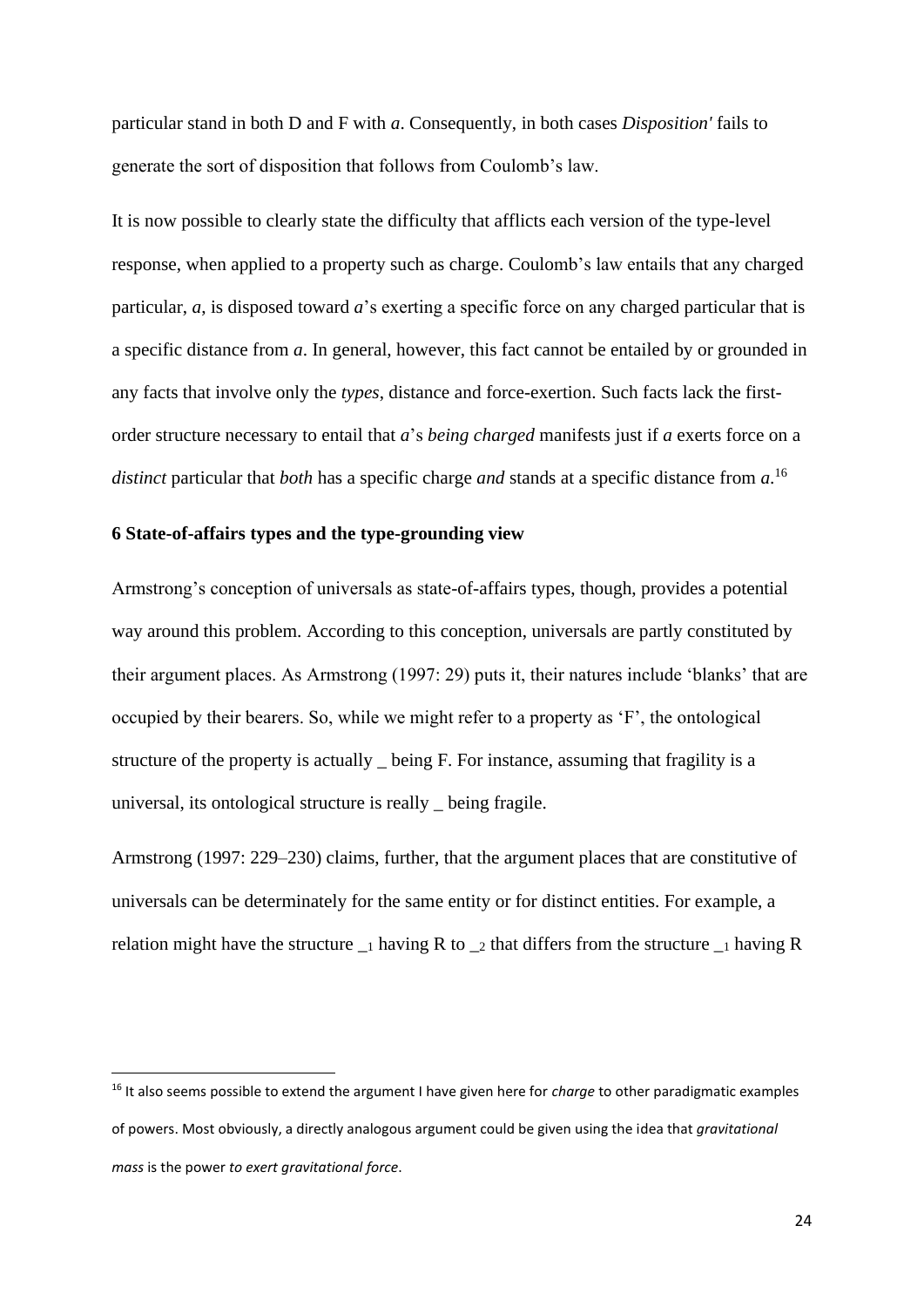to \_1. In the former relation the two places are places for distinct particulars, while in the latter they are places for a single particular.

While Armstrongian laws are usually depicted as having the structure N(F, G), in his mature work Armstrong (1997: 229) explicitly incorporates state-of-affairs types into his account of laws. He then uses the following schema to depict what a law might look like:

( $\angle$ 1 being F &  $\angle$ 1 having R to  $\angle$ 2 &  $\angle$ 2 being G) *causes* ( $\angle$ 2 being H)

Applying this general schema to Coulomb's Law, Armstrong's theory would entail the existence of a second-order state of affairs of the form:

( $\angle$ 1 being C &  $\angle$ 1 having D to  $\angle$ 2 &  $\angle$ 2 being C) *causes* ( $\angle$ 1 having F to  $\angle$ 2)

Whatever one thinks of this account of Coulomb's law, it does appear to provide a secondorder state of affairs that can accommodate the first-order structure of the law. In particular, it captures the fact that, when two particulars stand in the force relation, *those two* particulars both instantiate *charge* and stand at a particular distance *from each other*.

In a similar way, adopting the conception of universals as state-of-affairs types allows SR to be modified so that it has the requisite first-order structure to ground *Disposition*:

 $SR^*$  [If C<sub>-1</sub>, then <sub>-1</sub> stands in SR to the manifestation,  $_1$  having F to  $_2$ , and the stimulus,  $C_{2} <_{-1}$  has D to  $_{-2}$ )

grounds

*Disposition* [If C*a*, then *a* is directed at *a* having F to *b*, when C*b* and *a* has D to *b*] Allowing, as I am here, that the second-order stimulus-response relation can ground the firstorder dispositional directedness relation, *SR\** entails that, when something has a particular charge, *that* thing is directed at *its* exerting force on a *distinct* thing when that *second* thing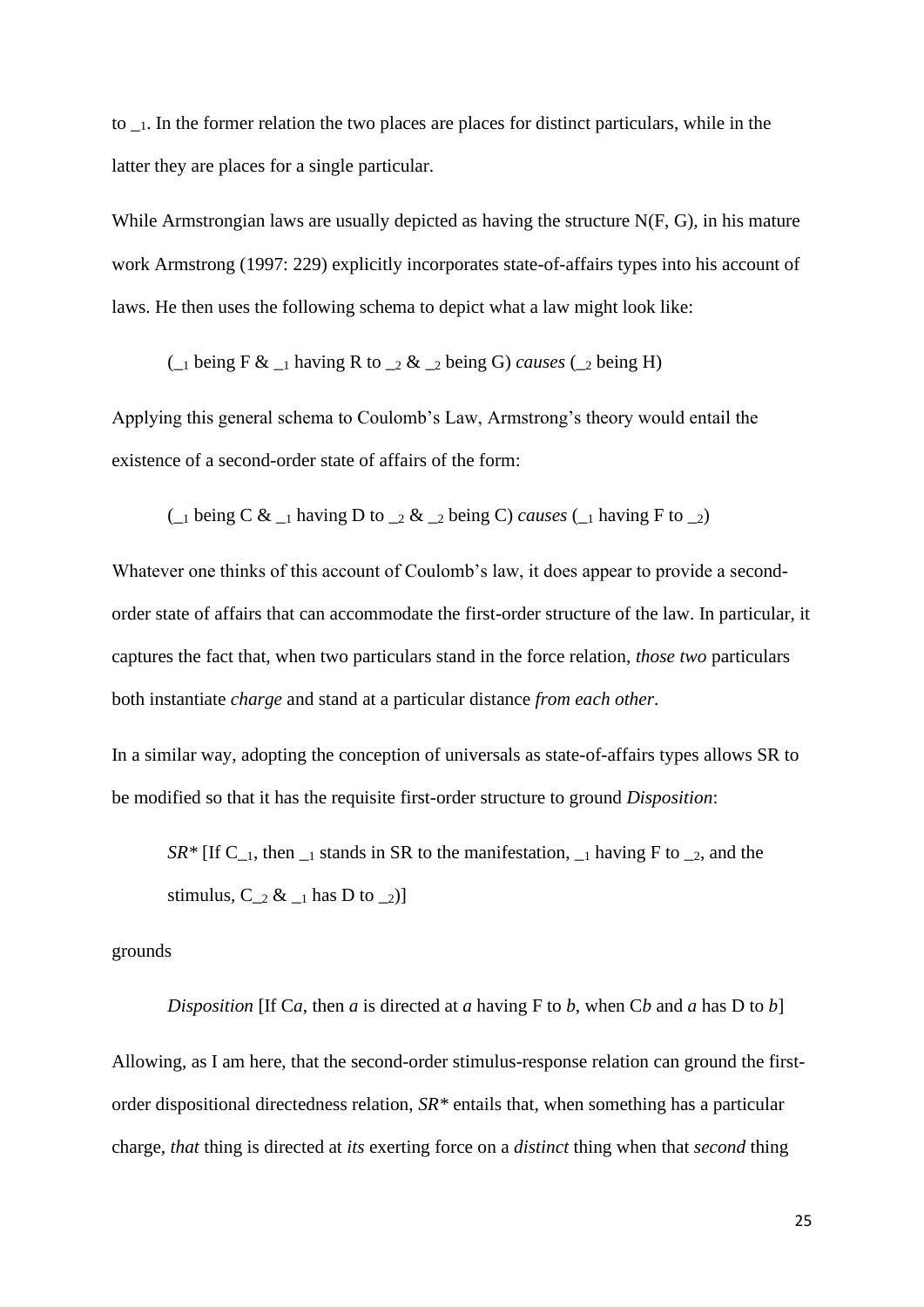has a particular charge and is at a particular distance from the *first* thing. *SR\**, then, gets around the difficulty that I raised for *SR*.

However, this result only allows *SR\** to ground *Disposition*. As I noted earlier, to get around the argument from unmanifested powers, the type-grounding approach needs to provide the grounds not for *Disposition* but for

*Disposition\** [*a* is directed at *a* having F to *b*, when C*b* and *a* has D to *b*]

On its own, though, *SR\** cannot ground *Disposition\**, because it entails nothing about whether *a* is C, and, so, whether *a* is characterised by the relevant disposition. Instead, *Disposition\** follows from *SR\** just when the latter fact is conjoined with [C*a*].

This point, moreover, does not depend on the specific conception of the second-order fact given in *SR\**. However the fact that charge stands in an essential second-order relation with its manifestation is understood, it ought not to entail that any specific particular is charged. So, a particular's having a disposition that follows from its being charged cannot be explained just by this sort of second-order fact. Instead, what potentially explains the particular's disposition is the conjunction of the second-order fact and the fact that the particular has charge.

The consequence is that the grounding version of the type-level response leads to a view that is directly analogous to Armstrong's own attempt to get around the 'Meinongian' problem that he raises for DE. Armstrong (1997: 229–230) aims to render the directedness of dispositions benign by grounding them in the conjunction of second-order facts and facts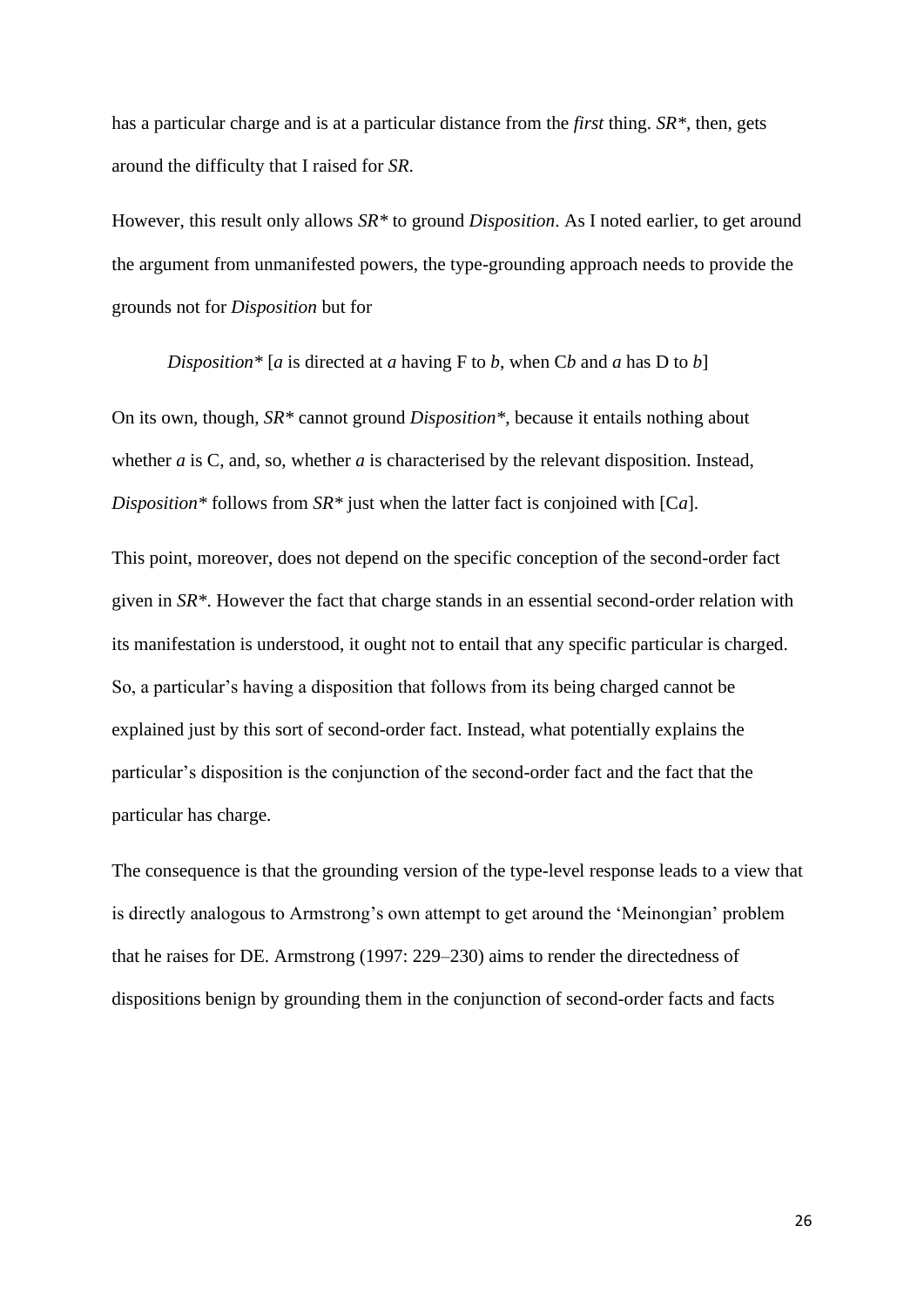about the instantiation of properties.<sup>17</sup> So, Armstrong would give the following sort of account of the grounds of *Disposition\**:

 $[(\Box)$  being C &  $\Box$  having D to  $\Box$  &  $\Box$  being C) *causes* ( $\Box$  having F to  $\Box$ )) & Ca grounds

## *Disposition\** [*a* is directed at *a* having F to *b*, when C*b* and *a* has D to *b*]

This grounding structure clearly parallels the structure that I just argued ultimately follows from the grounding version of the type-level response. In both cases, *Disposition\** is jointly grounded in a second-order fact and [C*a*].

There is, however, a crucial difference between the two cases. In Armstrong's case the putative grounds for *Disposition\** involve a second-order fact and the fact that *a* has the *categorical* property, *charge*. Consequently, these grounds are not, themselves, in any way constituted or determined by directedness at a token manifestation. However, for the dispositional essentialist, *a's having charge* is constituted just by *a's having the sorts of dispositions that follow from Coulomb's law*. Given that these dispositions have a structure such as *a's being directed at a having F to b, when Cb and a has D to b*, [C*a*] is itself constituted or determined by directedness at a token manifestation.<sup>18</sup>

 $17$  Armstrong actually appeals to truthmaking and supervenience rather than grounding to produce his deflationary account of dispositions. This difference, though, is not significant in this context. The key idea remains that dispositions are ontologically innocent, because they are nothing over and above the conjunction of the relevant second-order facts and facts of property instantiation.

<sup>&</sup>lt;sup>18</sup> This is true irrespective of whether facts are understood as true propositions or as objects having properties. In the latter case, [C*a*] just is *a*'s having charge, while, in the former case, [C*a*] is made true by *a*'s having charge.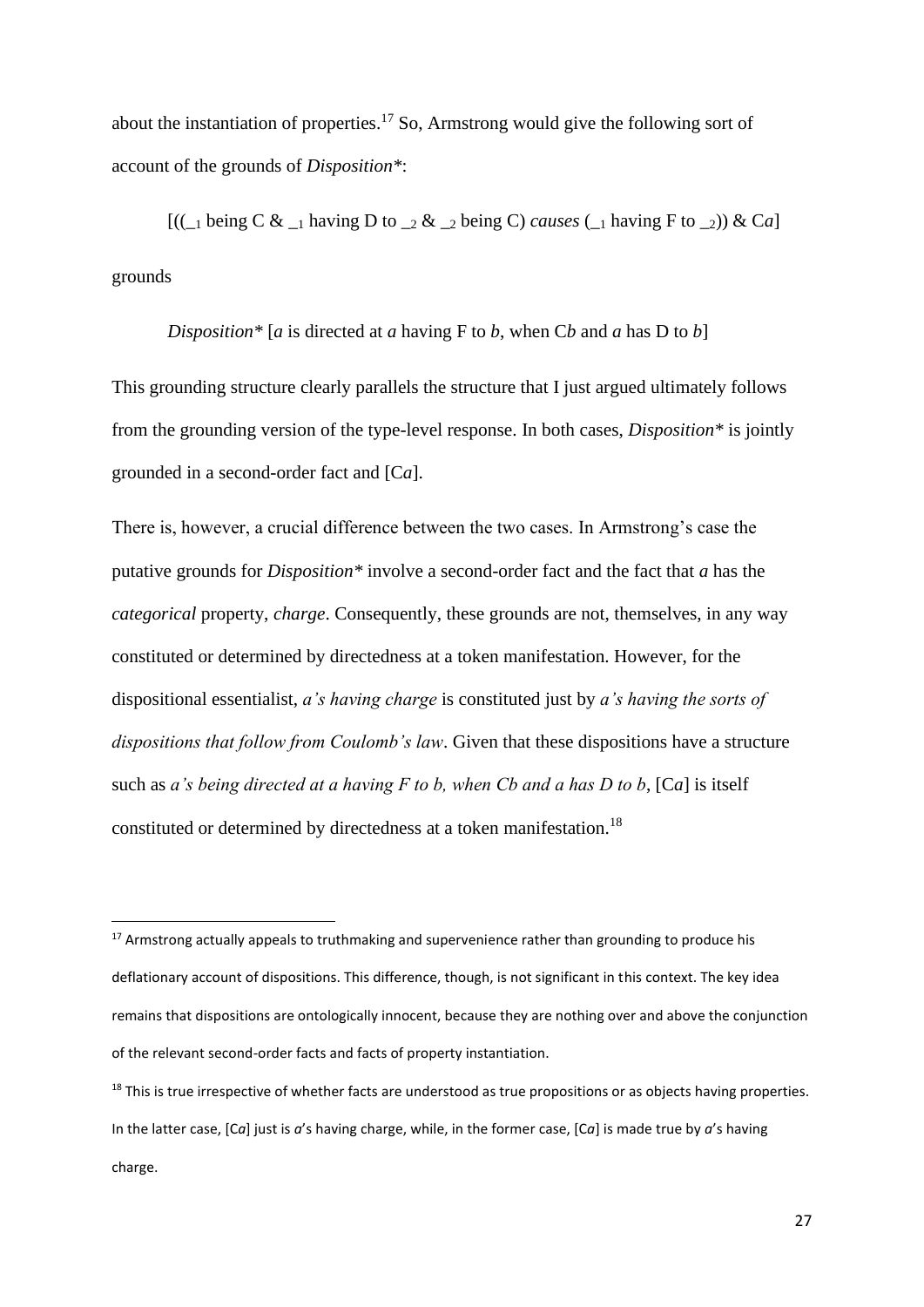The dispositional essentialist, of course, might deny that dispositions have this sort of structure either by denying that dispositions involve any sort of directedness or by denying that they involve directedness at a token manifestation. Neither approach, though, is compatible with the type-grounding view, as this view accepts that dispositions *are* directed at their token manifestations. Moreover, taking either approach would make the typegrounding view redundant as a response to the problem of unmanifested powers. To deny that dispositions are directed at all would block the problem without any recourse to claims about manifestation types, while to claim that dispositions are directed at their manifestation types is just to adopt one of the other versions of the type-level response.

The point, then, is that a token power, like C*a*, is either constituted by no directedness, by directedness at a manifestation type or by directedness at a token manifestation. The first two options, though, are not compatible with the type-grounding view as they both make this view redundant. The third option, on the other hand, entails that [C*a*] is constituted or determined by *a's being directed at its token manifestation*. The result is that the typegrounding view is committed to [C*a*]'s being constituted or determined in this way. Because the response is also committed to the view that [C*a*] partially grounds *Disposition\**, it is committed to the conclusion that facts of dispositional directedness are partially grounded in facts that are constituted or determined by *that very directedness*. This result raises the threat of an objectionable circularity in relations of ontological priority.

Even if this sort of circularity is sometimes acceptable, it is incompatible with the key idea behind the grounding version of the type-level response. This idea is that facts of dispositional directedness are grounded in, and, so, are no addition in being to facts that do not involve dispositional directedness. This idea, though, is incompatible with the view that the grounds for facts of dispositional directedness are constituted or determined by *that very dispositional directedness*. Even if it is possible to ground facts of directedness in facts that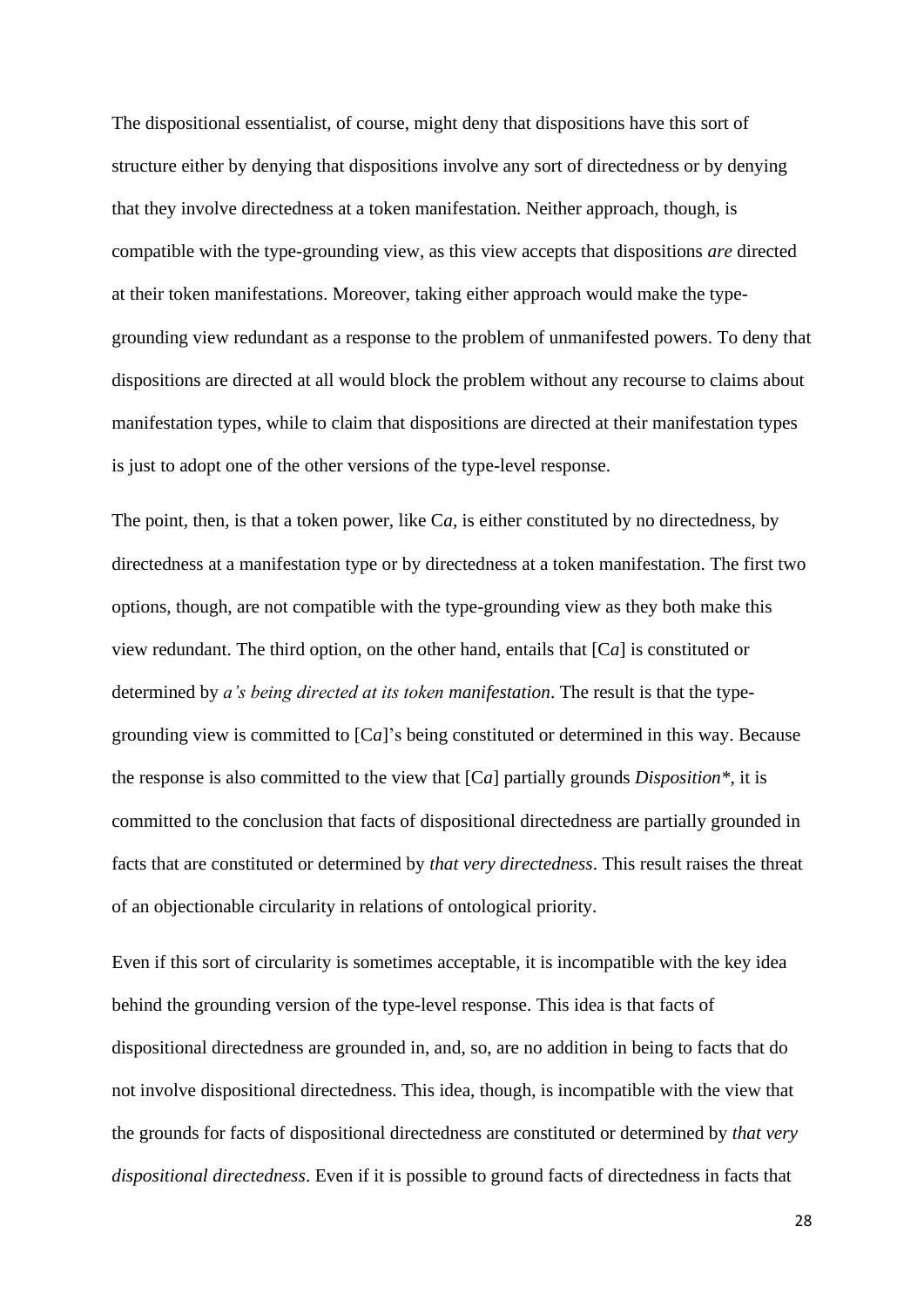are constituted or determined by that directedness, doing so clearly cannot produce the desired deflationary account of dispositional directedness.

We are now in a position to see the fundamental problem with the type-grounding approach. A second-order fact like *SR\** can only ground a fact like *Disposition\** in conjunction with [C*a*]. However, grounding *Disposition\** in this conjunction cannot render dispositional directedness ontologically innocent, because [C*a*] is itself determined or constituted by the very dispositional directedness in question. So, this version of the type-level response fails, as the relevant grounding claim is tenable only if it fails to deliver the requisite deflationary account of dispositional directedness.

## **7 State-of-affairs types and the remaining views**

It remains possible, though, that conjoining the existence or token-grounding versions of the type-level response with Armstrongian universals might generate a tenable version of the response. The idea would be that applying this conception of universals to

*Disposition'* [*a* is directed at standing in F with C, when standing in D with C] could generate dispositions that, while directed at universals rather than first-order states of affairs, have the first-order structure to capture the dispositions that follow from Coulomb's law.

Plugging the conception of universals as state-of-affairs types into *Disposition'* results in the view that, when *a* is charged:

## *a* is directed at  $_{-1}$  having F to  $_{-2}$ , when (C<sub>-2</sub> &  $_{-1}$  has D to  $_{-2}$ )

However, nothing in this dispositional state of affairs entails that, were the  $\cdot$   $\cdot$   $\cdot$  places filled, they would have to be filled by *a*. For this reason, this dispositional state of affairs allows that the token of charge would be manifested if any two particulars, *b* and *c*, were such that: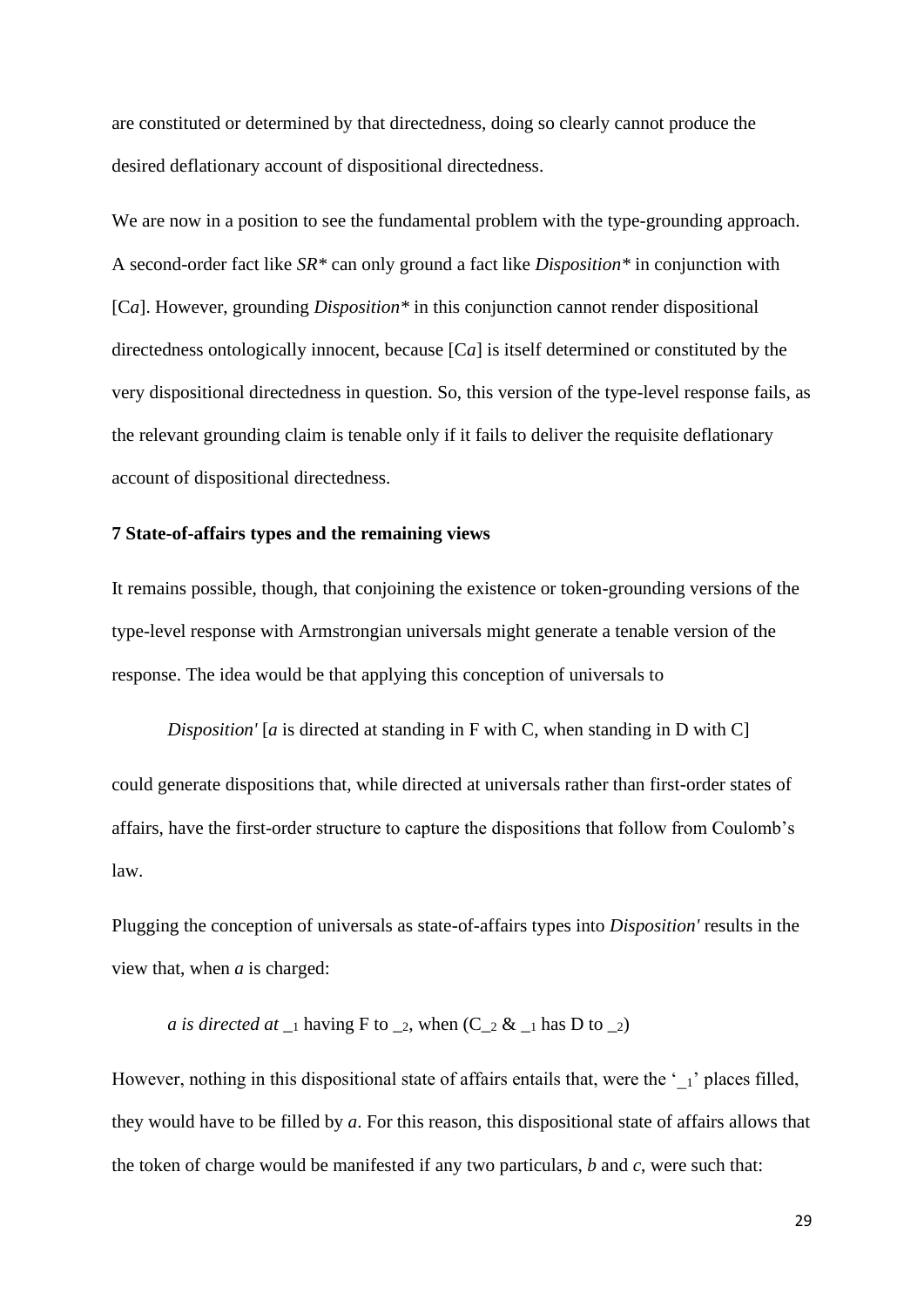C*c* & *b* has F to *c* & *b* has D to *c*

Clearly, this is the wrong result, as it entails that *a* does not enter at all into the manifestation of the disposition.

The problem can be further clarified by beginning with the schema:

 $_{-1}$  *is directed at*  $_{-1}$  having F to  $_{-2}$ , when (C<sub>-2</sub> &  $_{-1}$  has D to  $_{-2}$ )

This schema appears to have the necessary structure to capture the dispositions that follow from Coulomb's law. Filling each slot in the structure with individuals does produce the right sort of disposition:

*a* is directed at *a* having F to *b*, when C*b* and *a* has D to *b*.

However, if unmanifested token powers are directed at state-of-affairs types, then only the slot on the left-hand side of the directedness relation is filled:

*a* is directed at  $_{-1}$  having F to  $_{-2}$ , when (C<sub>-2</sub> &  $_{-1}$  has D to  $_{-2}$ )

This dispositional state of affairs, though, loses the structure necessary to entail the dispositions that follow from Coulomb's law. Specifically, it fails to capture the fact that, once *a* instantiates C, *a* is directed specifically at *a*, *and no other particular*, standing in certain relations. This failure, moreover, follows necessarily from the idea that *a* is directed just at a state-of-affairs *type*. Such a type cannot involve *a* and, so, cannot capture the fact that it must specifically be *a* that stands in the relations F and D. So, even given Armstrongian universals, the dispositions entailed by Coulomb's law can still be accommodated only by rejecting the type-level response.

Nonetheless, it is still worth considering what happens if we allow that, when *a* instantiates  $C_{-1}$ , it fills the '<sub>1</sub>' places on the righthand side of the directedness relation. While the result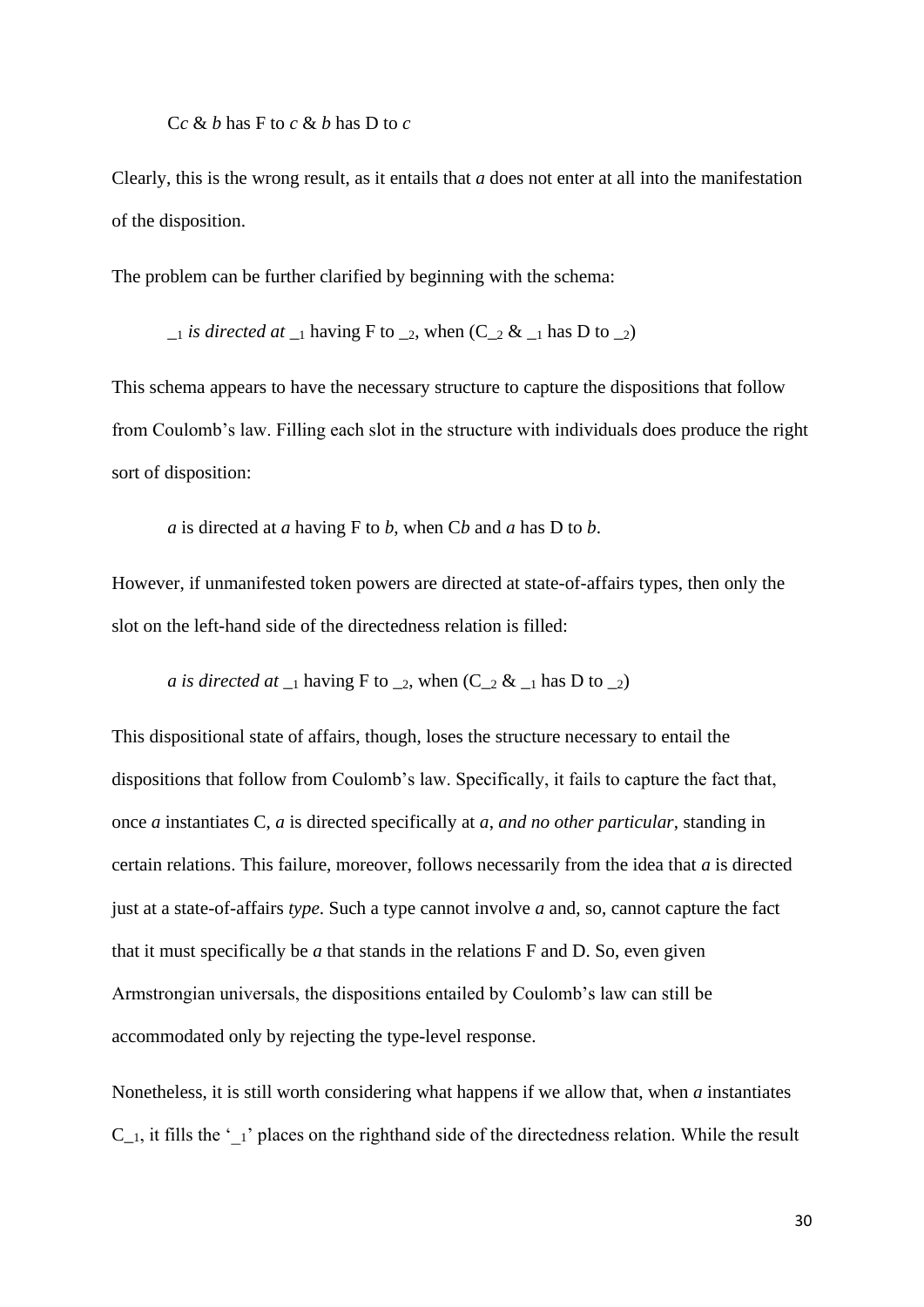would not be a version of the type-level response, it may still be hoped that it would deliver an analogous response to the problem of unmanifested powers.

Given this approach, there are two possibilities. On the first, every place in the state of affairs is filled by a particular:

*a is directed at a* having F to *b*, when  $(Cb \& a$  has D to *b*)

This result is clearly of no use, as it simply generates a standard version of the idea that token powers are directed at their token manifestations.

The only remaining option is that *a* occupies all of the  $\overline{\phantom{a}}$  places in the structure but the  $\overline{\phantom{a}}$ places are unfilled:

*a is directed at a* having F to  $\_2$ , when  $(C_2 \& a$  has D to  $\_2)$ 

On this approach, when *a*'s *having charge* is unmanifested, its manifestation is:

*a* having F to  $_{2}$ 

Recall that the type-level response accepts that a token power's directedness at its manifestation entails that the manifestation actually exists. To reject this claim is to fall back on one of the other responses and, so, to render the type-level response, or any analogue of it, redundant. Consequently, the approach just proposed entails that, where a token of charge is unmanifested, a concrete particular actually exerts electrostatic force on an unoccupied argument place.

This idea, though, looks plainly bizarre. Even if we are willing to include argument places in our ontology, they surely are not the sorts of things on which concreta exert electrostatic force. In any case, I think it clear that accepting this idea is no improvement over responding to the argument from unmanifested powers by simply accepting that DE leads to a Meinongian ontology. Positing that unmanifested powers are directed at real, but non-

31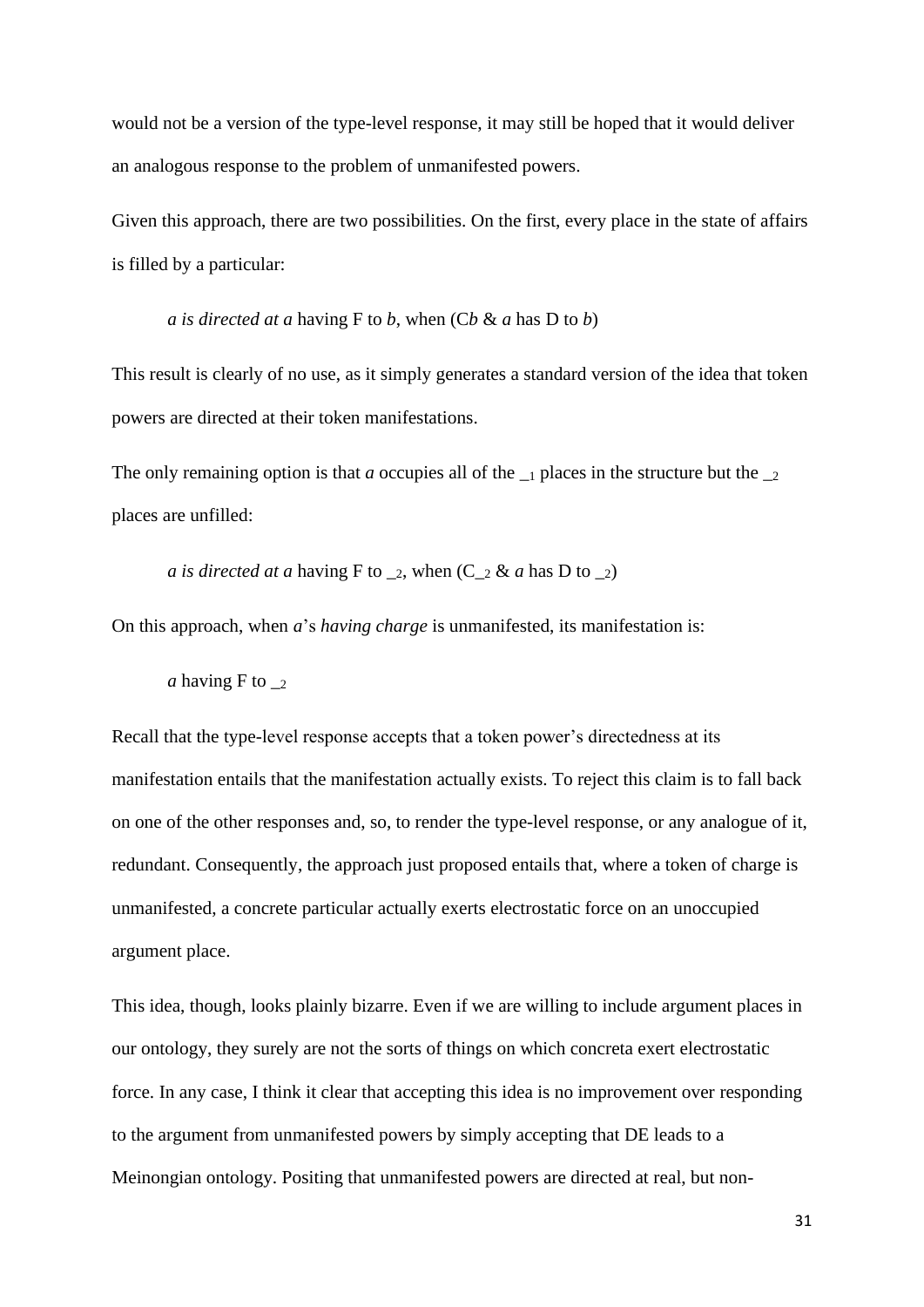existent, states of affairs seems at least as plausible as positing that they are directed at actual states of affairs in which concrete particulars stand in relations, such as *exerting electrostatic force*, with unoccupied argument places.

Appealing to state-of-affairs types, then, does not provide a way to salvage either the existence or token-grounding versions of the type-level response. Given the obvious application of the idea, the resulting dispositions still lack the requisite structure to entail the dispositions that follow from Coulomb's law. The only alternative development of the idea leads to the objectionable result that concreta exert electrostatic force on argument places. Consequently, these versions of the type-level response still cannot accommodate the dispositions that follow from Coulomb's law.

# **8 Conclusion**

I have argued that each version of the type-level response ultimately fails. The typegrounding version fails because it does not deliver grounds for facts of token-level directedness that could render that directedness ontologically innocent. The token-grounding and existence versions, in turn, fail because they cannot accommodate the dispositions that follow from Coulomb's law. I conclude that the type-level response fails in general.

The immediate consequence is that realism about universals does not have special resources for accommodating unmanifested powers, and, consequently, a significant argument from DE to such realism is defeated. A further consequence is that the dispositional essentialist appears to be committed to one of the other responses to the problem of unmanifested powers that I outlined in section 2. As I noted there, though, these responses seem to land the dispositional essentialist with a problematic commitment to either non-relational connections between entities or a Meinongian ontology. The failure of the type-level response, then, appears to leave dispositional essentialists with a costly ontological commitment.

32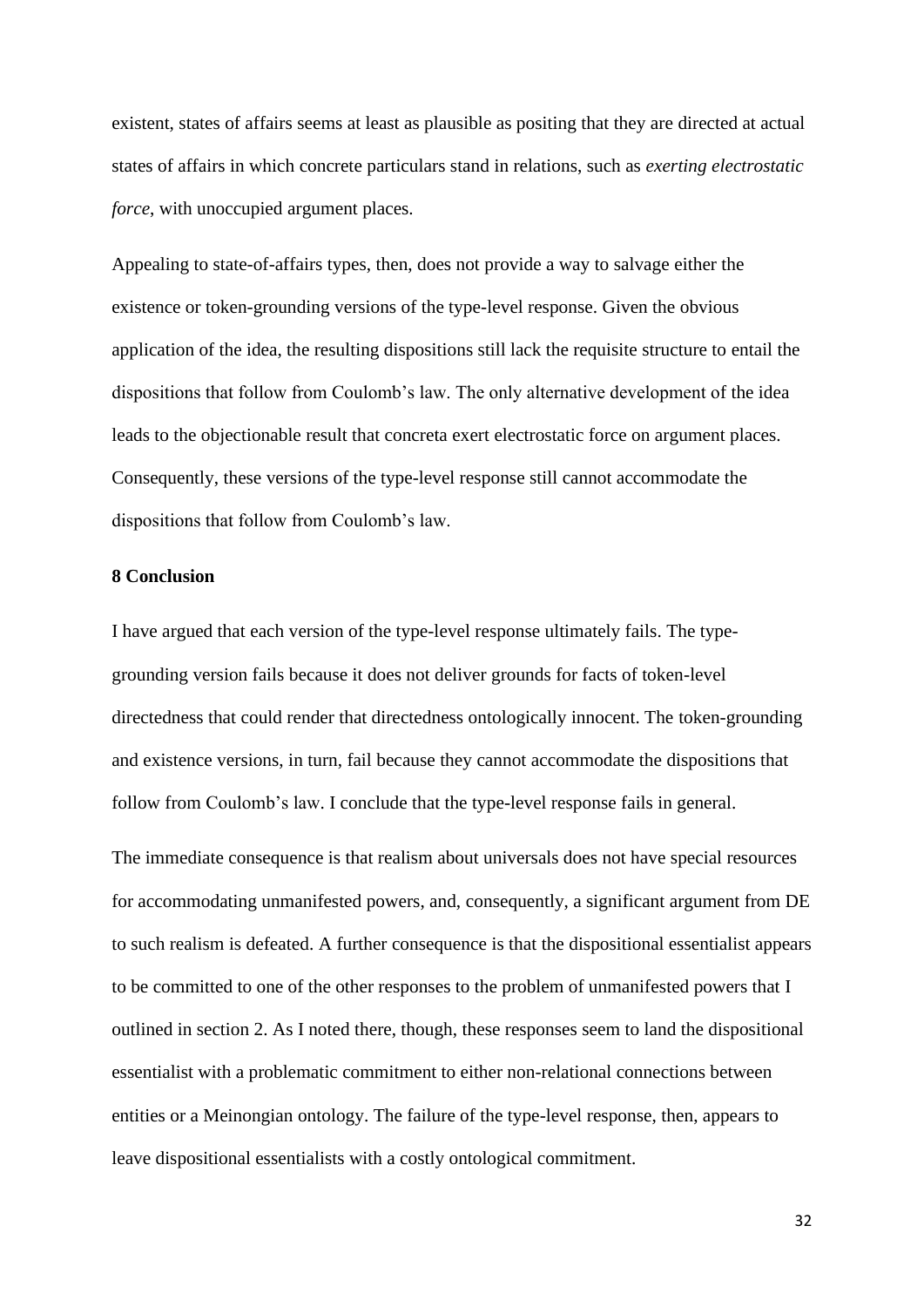It ought to be noted, however, that it does not immediately follow that powers theory or dispositionalism in general incurs such a commitment. As I mentioned earlier, I (Coates 2020a) have recently argued elsewhere that an alternative version of powers theory, discussed of late by a number of authors,<sup>19</sup> can avoid this commitment without invoking the type-level response. On this alternative view, properties have purely qualitative essences but, nonetheless, are powerful because they ground the dispositions of their bearers. If this is right, then my argument here indicates that this alternative version of powers theory has a significant advantage over DE. More generally, the failure of the type-level response indicates that any version of dispositionalism that can accommodate unmanifested powers without incurring significant ontological costs gains an important advantage over DE.

So, whether the failure of the type-level response is problematic for dispositionalism, in general, or, instead, provides grounds for dispositionalists to reject DE depends on how alternative versions of dispositionalism handle unmanifested powers. Either way, though, invoking universals does not provide dispositionalists with an account of unmanifested powers. Consequently, the problem of unmanifested powers is a problem for realists about universals just as much as for trope theorists.

**Acknowledgements:** This article is partly based on work that I did for my PhD thesis at the University of the Witwatersrand. I would like to thank the philosophy department and my supervisor, David Martens, for their assistance and support while writing the thesis. I would also like to thank referees for *Synthese* for their charitable, extensive and very helpful comments that substantially improved the paper.

<sup>&</sup>lt;sup>19</sup> See Yates (2018), Coates (2020b), Tugby (2020), Azzano (2020) and Kimpton-Nye (2021) for detailed recent discussion of the relevant view. For earlier versions of the view, see Jacobs (2011) and Tugby (2012).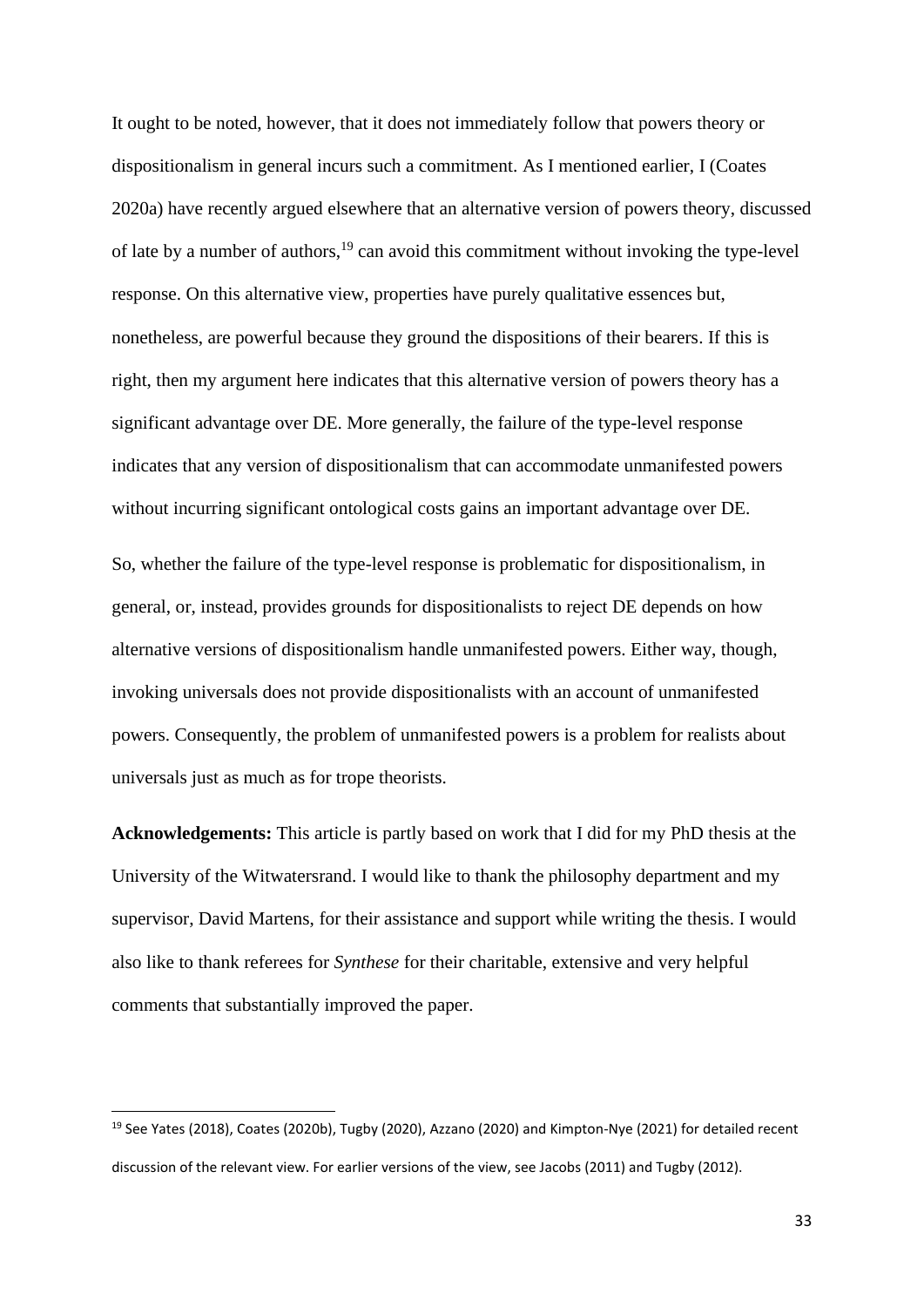#### **References**

Armstrong, D.M. 1997. *A World of States of Affairs*. Cambridge: Cambridge University Press.

Armstrong, D. M. 1999. The causal theory of properties: Properties according to Shoemaker, Ellis, and others. *Philosophical Topics*. 26: 25–37.

Armstrong, D. M. 2002. Two problems for essentialism. In *The Philosophy of Nature: A guide to the new essentialism*, B. Ellis, 167–171. Chesham: Acumen.

Armstrong, D.M. 2005. Four disputes about properties. *Synthese*. 144: 309–320.

Armstrong, D. M., Martin, C. B., & Place, U. T. 1996. In *Dispositions: A debate*, ed. T. Crane. London: Routledge.

Azzano, L. 2020. Dispositionality, categoricity, and where to find them. *Synthese*. [https://doi.org/10.1007/s11229-020-02917-4.](https://doi.org/10.1007/s11229-020-02917-4)

Barker, S. 2013. The emperor's new metaphysics of powers. *Mind*. 122: 605–653.

Barker, S. and B. Smart. 2012. The ultimate argument against dispositional monist accounts of laws. *Analysis*. 72: 714–722.

Bird, A. 2007. *Nature's Metaphysics: Laws and Properties*. Oxford: Oxford University Press.

Coates, A. 2020a. Tropes, unmanifested dispositions and powerful qualities. *Erkenntnis*. https://doi.org/10.1007/s10670-020-00295-4.

Coates, A. 2020b. Making sense of powerful qualities. *Synthese*. https ://doi.org/10.1007/s1122 9-020-02576-5.

Handfield, T. 2005. Armstrong and the modal inversion of dispositions. *Philosophical Quarterly*. 55: 452–461.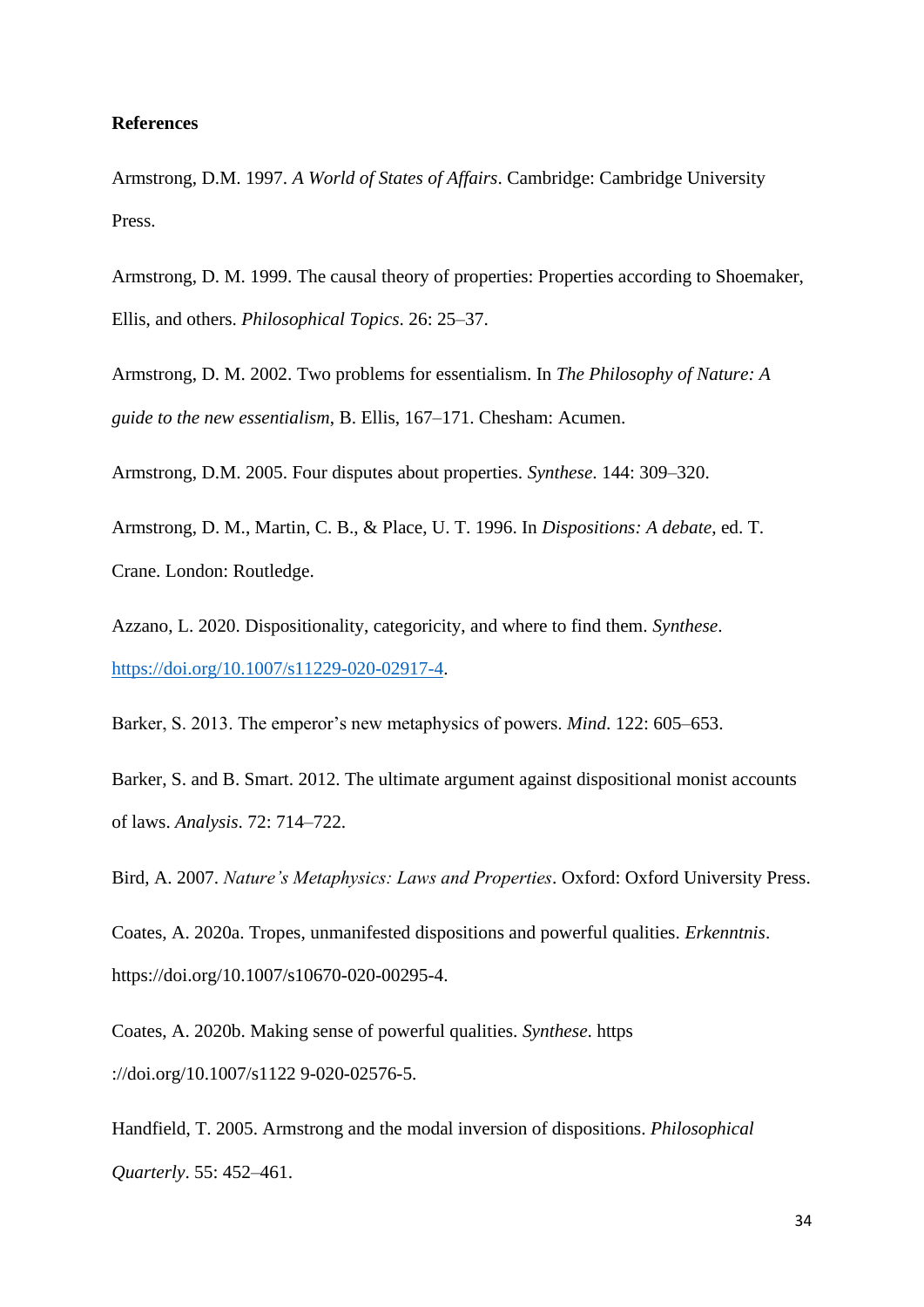Handfield, T. 2008. Humean dispositionalism. *Australasian Journal of Philosophy*. 86: 113– 126.

Heil, J. 2003. *From an Ontological Point of View*. New York: Oxford University Press.

Jacobs, J. D. 2011. Powerful qualities, not pure powers. *The Monist*. 94: 81–102.

Kimpton-Nye, S. 2021. Reconsidering the Dispositional Essentialist Canon. *Philosophical Studies*. https://doi.org/10.1007/s11098-021-01607-2.

Linsky, B. and E. Zalta. 1994. In defense of the simplest quantified modal logic. In *Philosophical Perspectives 8: Logic and Language*, ed. J. Tomberlin, 431–458. Atascadero: Ridgeview.

Linsky, B. and E. Zalta. 1996. In defense of the contingently concrete. *Philosophical Studies*. 84: 283–294.

Molnar, G. 2003. *Powers: A Study in Metaphysics*. Oxford: Oxford University Press.

Mumford, S. 2004. *Laws in Nature*. London: Routledge.

Place, U. T. 1996. Intentionality as the mark of the dispositional. *Dialectica*. 50: 91–120.

Psillos, S. 2006. What do powers do when they are not manifested? *Philosophy and Phenomenological Research*. 72: 137–156.

Tugby, M. 2012. Rescuing dispositionalism from the ultimate problem: Reply to Barker and Smart. *Analysis.* 72: 723–731.

Tugby, M. 2013. Platonic dispositionalism. *Mind*. 122: 451–480.

Tugby, M. 2020. Grounding theories of powers. *Synthese*. https://doi.org/10.1007/s11229- 020-02781-2.